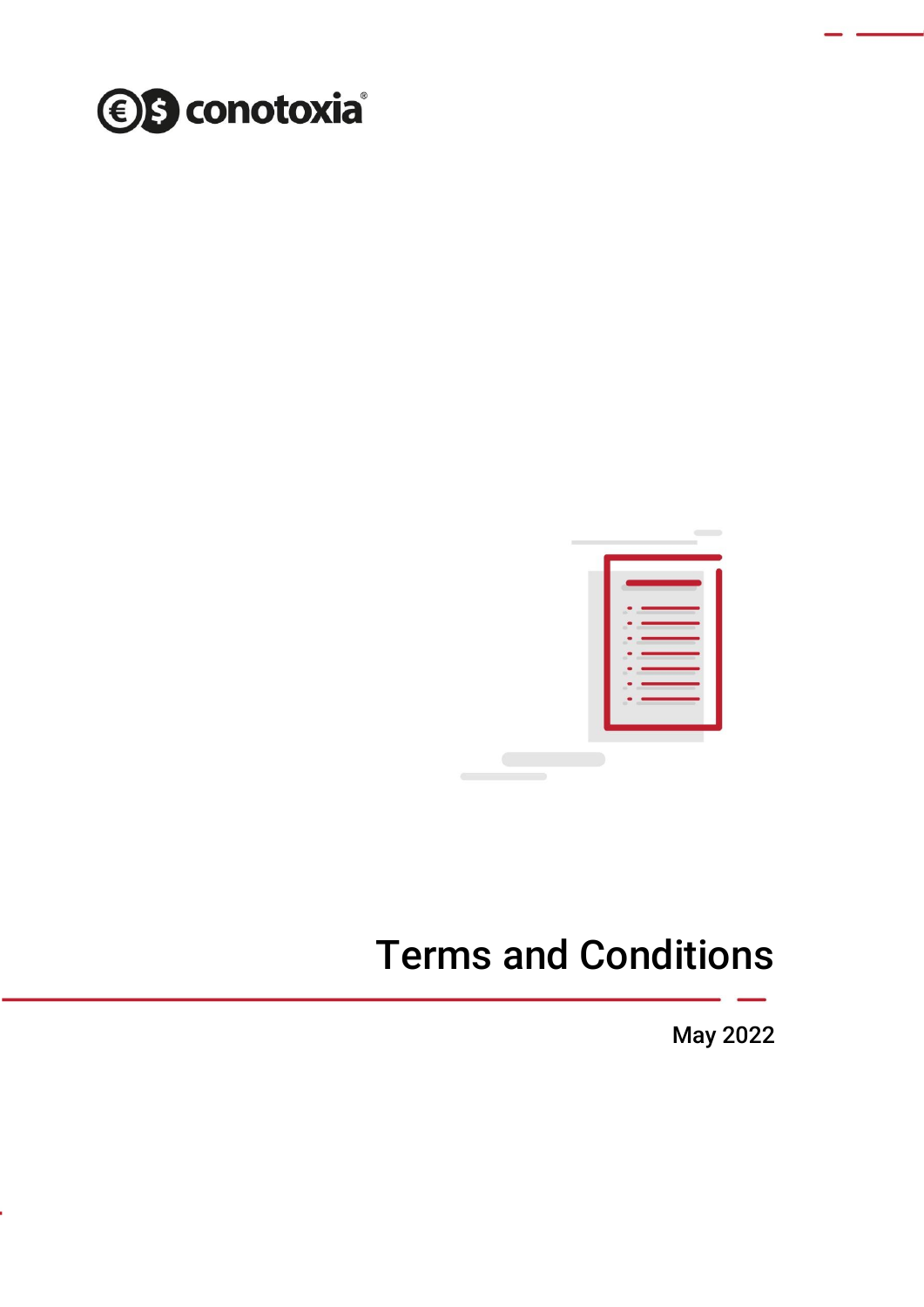### 1. Introduction

1.1. This Agreement is entered by and between Conotoxia Ltd (hereinafter called "the Company", "Company" or "us") on the one part and the Client ("Client" or "you") on the other part.

1.2. The Company is authorized and regulated by the Cyprus Securities and Exchange Commission as a Cyprus Investment Firm to offer certain Investment and Ancillary Services and Activities under the Provision of Investment Services, the Exercise of Investment Activities, the Operation of Regulated Markets and Other Related Matters Law of 2007, Law 87(Ι)/2017, as subsequently amended or replaced from time to time ("the Law"), with CIF license number 336/17. Company is registered in Cyprus under the Companies Law, with registration number HE 351239. Its registered office is at Athalassas 62, Mezzanine, 2021 Strovolos, Nicosia, Cyprus.

1.3. This Client Agreement together with its Appendices added thereto and the following documents, as amended from time to time: "Conflicts of Interest Policy", "Best Execution Policy", "Risk Disclosure", "Client Categorization Policy", "Investor Compensation Fund", "Leverage Policy", "Privacy Policy" (all together, the "Agreement") set out the terms upon which the Company will offer Services to the Client, the rights and obligations of both Parties and also include important information which we are required as an authorized Cyprus Investment Firm to provide to our prospective Clients under Applicable Regulation. By applying for our services, you are consenting to the Terms and Conditions of all the above mentioned documents which form the Agreement and it means that in the event that you are accepted by us as our Client, you and us shall be bound by these Terms and Conditions. For this reason, you are advised to take sufficient time to carefully read all the above mentioned documents which form the Agreement as well as any other information available to you via our Website and make sure that you understand and agree with them before entering into an Agreement with us. You are also advised to read our "Terms and Conditions for the use of the Website". You should contact us if any further clarification is needed.

1.4. The Distance Marketing of Financial Services Law N. 242(I)/2004, which implements EU Directive 2002/65/EC, applies and we shall provide you by with the documents that form the Agreement. Agreement do not have to be physically signed by either the Client or the Firm in order for both parties to be legally bound by it. If the Client wishes to have it signed he/she may print it and sign two copies of the Agreement and sent them back to us. We shall keep one copy for our records and send back the other one signed by us as well.

1.5 The Company advises the Client to familiarize himself, prior to investing in OTC Markets, with the market specifics and technical conditions of the Trading Platform through which he will enter into transactions. In particular, it recommends using the demo version of the Trading Platform. The Company notes that the actual result of the investment may differ significantly from the result obtained in the demo version of the Trading Platform.

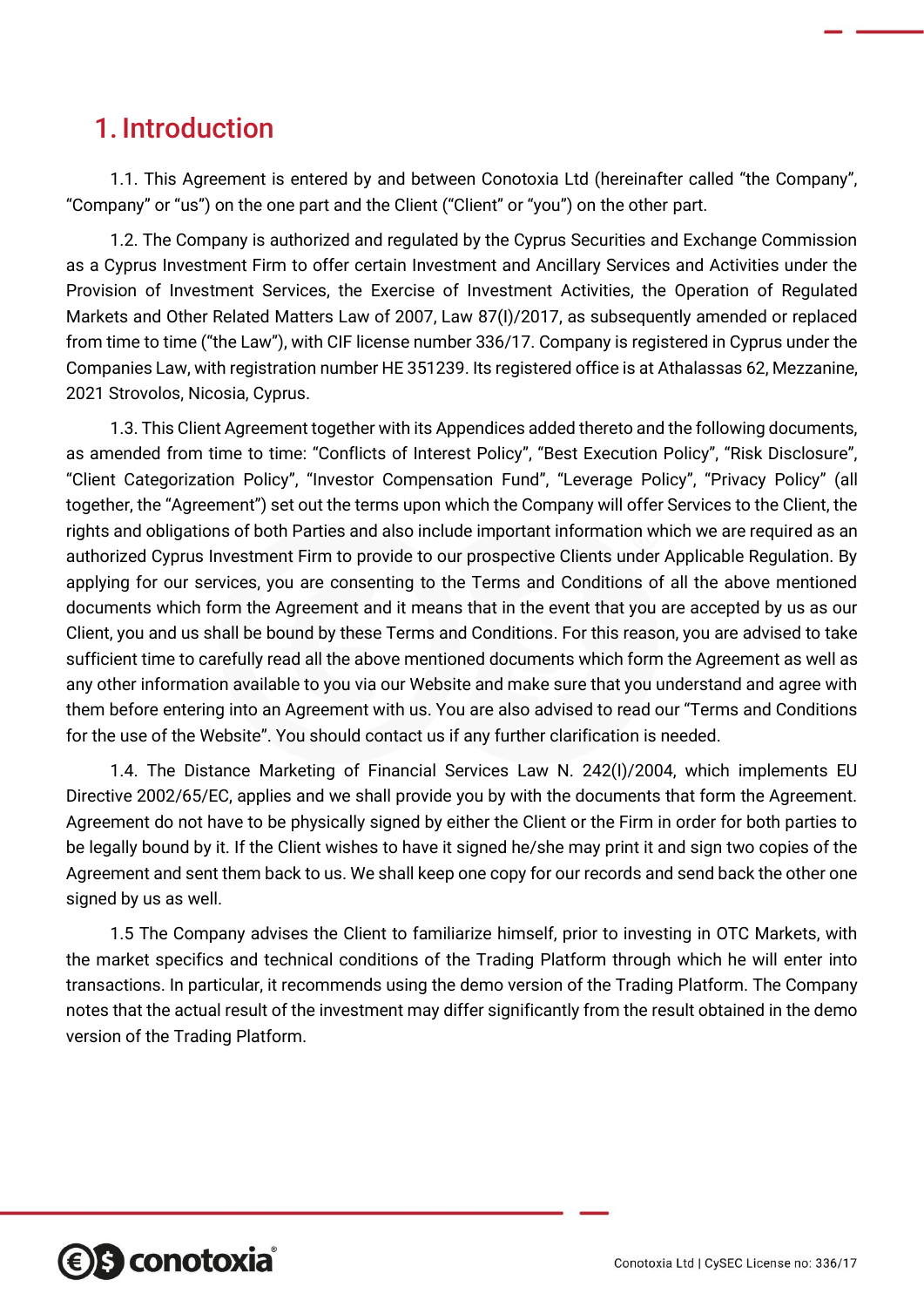# 2. 2. Interpretation of Terms

**Access Data** - shall mean credentials (login and password) used to log into Client CRM Portal as well as credentials used to log into Client's Trading Account. In some cases login may be the same as Account number

**Account Opening Application Form** - shall mean the application form/questionnaire completed by the Client in order to apply for the Company's Services under this Agreement and a Client Account, via which form/questionnaire the Company will obtain amongst other things information for the Client's identification and due diligence, his categorization and appropriateness or suitability (as applicable) in accordance with the Applicable Regulations

**Agreement (or Client Agreement)** - shall mean this Terms and Conditions together with all Announcements, any other Appendices added thereto and the following documents: Client Categorization Policy, Investor Compensation Fund, Conflicts of Interest Policy, Best Execution Policy, Risk Disclosure Clients Complaints Policy, Privacy Policy, as amended from time to time

**Announcement** - shall mean the information related to provided services disclosed to Clients on the Company's Website

**Applicable Regulations** - shall mean (a) CySEC Rules or any other rules of a relevant regulatory authority having powers over the Company; (b) the Rules of the relevant Market; and (c) all other applicable laws, rules and regulations of Cyprus or of the European Union

**Ask Price** - shall mean the price in a Quote at which the Client may buy an instrument

**Balance** - shall mean the amount of money on the Client Trading Account after the last Transaction and depositing/withdrawal operations

**Bid Price** - shall mean the price in a Quote at which the Client may sell an instrument

**Business Day** - shall mean any day, other than a Saturday or a Sunday, or the 25th of December, or the 1st of January or any other Cyprus or international holidays to be announced on the Company's Website

**Client Trading Account (or Account)** - shall mean the unique personalized account of the Client consisting of all Transactions, Open Positions and Orders on the Trading Platform and the Balance of the Client money

**Closed Position** - shall mean two counter deals of the same size (opening a position and closing a position)

**Contract for Difference (or CFD)** - shall mean a contract, which is a contract for differences by reference to variations in the price of an Underlying Asset. A CFD is a Financial Instrument

**Contract Specification Document** - shall mean the trading terms (for example Spread, Swaps, Lot Size, Margin requirements, Financing charges, Underlying Instruments etc.) for each type of Financial Instruments as determined by the Company from time to time

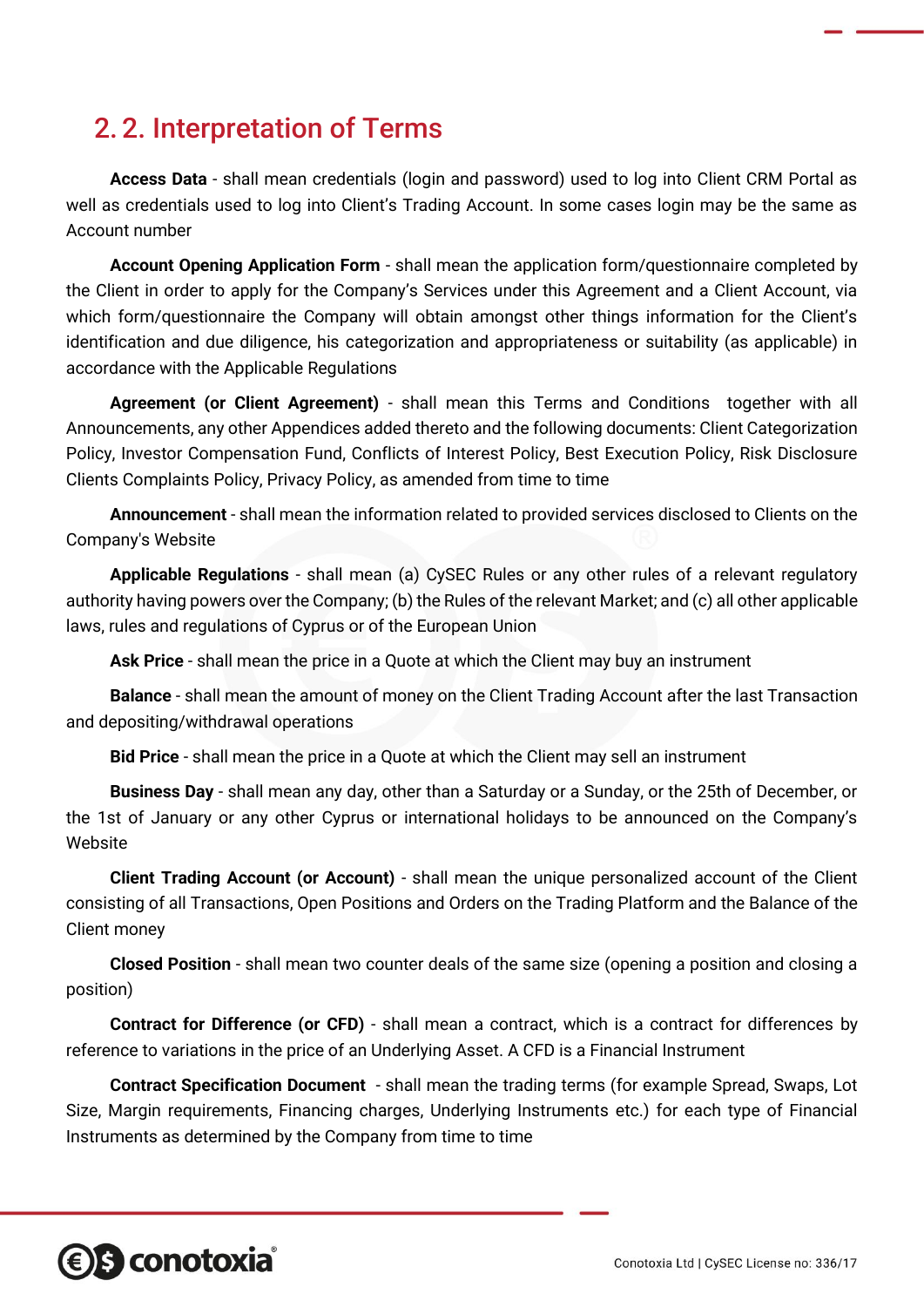**CySEC** - shall mean the Cyprus Securities and Exchange Commission, which is the Company's supervisory authority

**Delegated Regulation** - shall mean Commission Delegated Regulation (EU) 2017/565 of 25 April 2016 supplementing Directive 2014/65/EU of the European Parliament and of the Council as regards organizational requirements and operating conditions for investment firms and defined terms for the purposes of that Directive.

**Disclosure to Clients** - shall mean making information available on the Website of the Company. Information is available also at the Client CRM Portal and by telephone at the telephone numbers appropriate for placing Phone Instructions;

**Dormant/Inactive Account** – shall mean that a client did not logged in to a trading account and /or did not initiated any trading activity or did not carried out any transaction.

**Equity** - shall mean the Balance plus or minus any Floating Profit or Loss that derives from an Open Position and shall be calculated as: Equity = Balance + Floating Profit - Floating Loss

**Financial Instrument (or Instrument)** - shall mean the Financial Instruments under the Company's CIF license.

**Force Majeure** - shall have the meaning as set out in paragraph 28

**General Recommendation**- shall mean general research or other information recommending or suggesting an investment strategy, explicitly or implicitly, concerning one or several financial instruments or the issuers of financial instruments, including any opinion as to the present or future value or price of such instruments as specified in the art. 36 of Delegated Regulation;

**Individual Recommendation-** shall mean individual recommendation specified in art. 9 of the Delegated Regulation which provision constitutes;

**Leverage** - for margin trading shall mean a ratio in respect of Transaction Size and Initial Margin. 1:100 ratio means that in order to open a position, the Initial Margin is one hundred times less than the Transactions Size

**Liquidity Provider** - shall mean the Company responsible for providing Quotes and Execution of Clients orders for the Financial Instruments.

**Lot** - shall mean a unit measuring the Transaction amount specified for each Financial Instrument

**Lot Size** - shall mean the number Underlying Assets in one Lot

**Margin** - shall mean the necessary margin required by the Company so as to open a position

**Margin Call** - shall mean the situation where Clients Margin Level drops below percentage level set by the Company, what results in informing the Client to deposit additional Margin to maintain Open **Positions** 

**Margin Level** - shall mean the percentage level of Equity to initial Margin used, and is calculated as (Equity / Margin) expressed as a percentage;

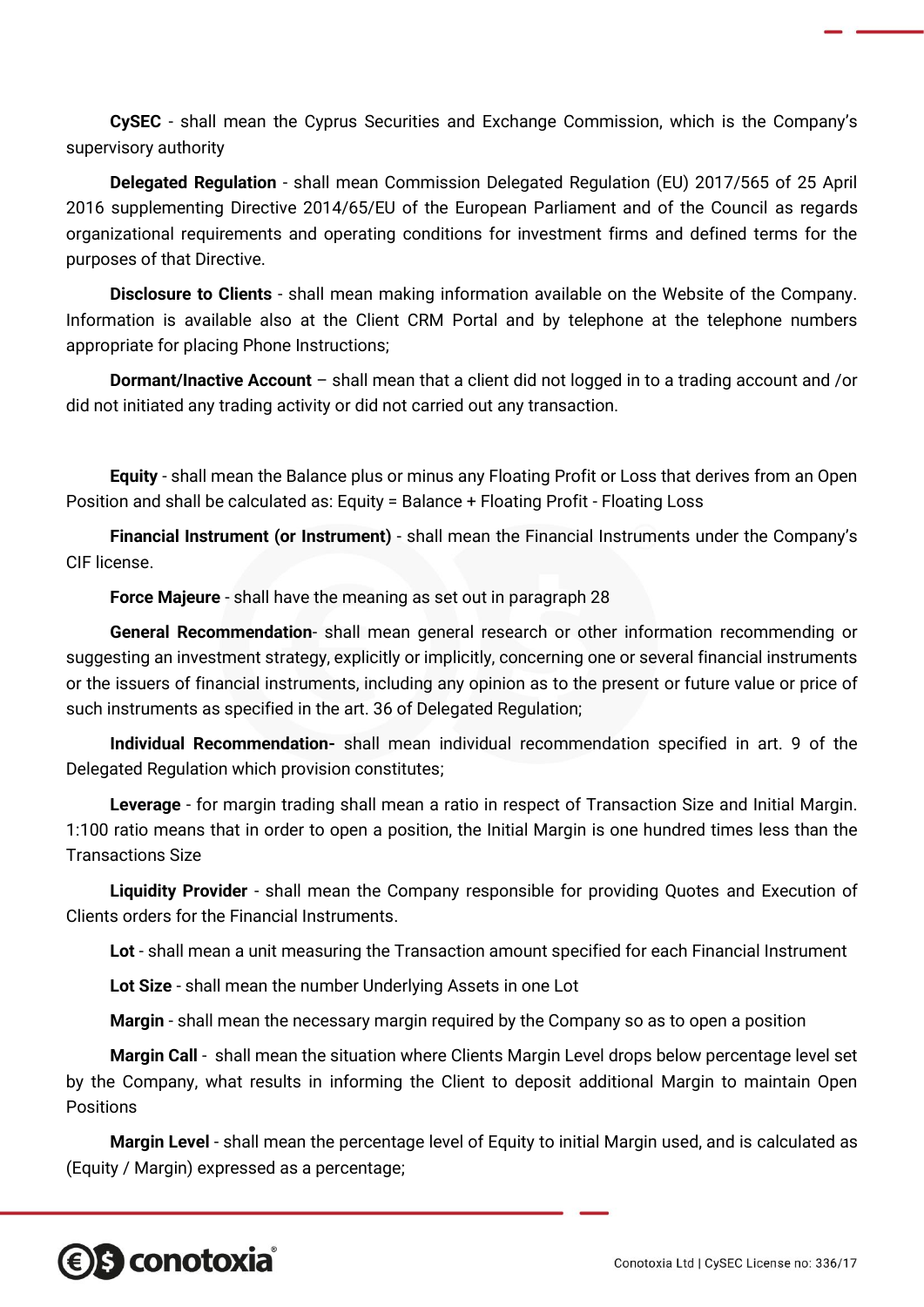**Open Position** - shall mean any open Long Position (buy) or a Short Position (sell) which is not a Closed Position. Long Position is the result of executed Buy Order, Short Position is the result of executed Sell Order

**Order** - shall mean an instruction from the Client to trade in Financial Instrument. Client may place a Buy Order (to buy an Instrument) and Sell Order (to sell an Instrument). Order placed with use of automatic scripts is recognized as placed by the Client

**OTC Market -** unregulated "Over The Counter" market created by banks, financial institutions and other entities;

**Parties** - shall mean the parties to this Client Agreement – the Company and the Client

**Phone Order** - shall mean an instruction (Order) submitted by the Client over the telephone

**Quote** - shall mean the information about the current price for a Financial Instrument, in the form of the Bid and Ask prices

**Services** - shall mean the services to be offered by the Company to the Client under the Agreement, as set out in paragraph 6.3. of the Terms and Conditions

**Spread** - shall have the meaning as set out in paragraph 9.3

**Stop Out -** shall mean the situation where Clients Open positions are being forced to close by the Company. Open positions will start being closed until Margin Level reaches above Stop Out.

**Costs and Charges** - shall mean the document specifying fees that Company charges related to the Service provision

**The Client** - shall mean a natural person who has completed the Account Opening Application Form and has been accepted by the Company as a Client

**The Company** - shall mean Conotoxia Ltd. registered in Cyprus under the Companies Law, with registration number HE 351239, authorized and regulated by the Cyprus Securities and Exchange Commission as a Cyprus Investment Firm with license number 336/17.

**Trading Platform** - shall mean the electronic mechanism operated and maintained by the Company, allowing to facilitate trading activity of the Client in available Financial Instruments via the Client Trading Account

**Transaction (or Trade)** - shall mean an executed Order

**Transaction Volume (or Volume)** - shall mean Lot Size multiplied by number of Lots

**Website** - shall mean the Company's website at http://www.forex.conotoxia.com or any other website maintained by the Company, registered in CySEC's approved domains list

#### 3.Commencement and Right to Cancel

3.1. The Client fills in and submits the Account Opening Application Form together with all the identification documentation required by the Company for its due diligence and "Know Your Customer"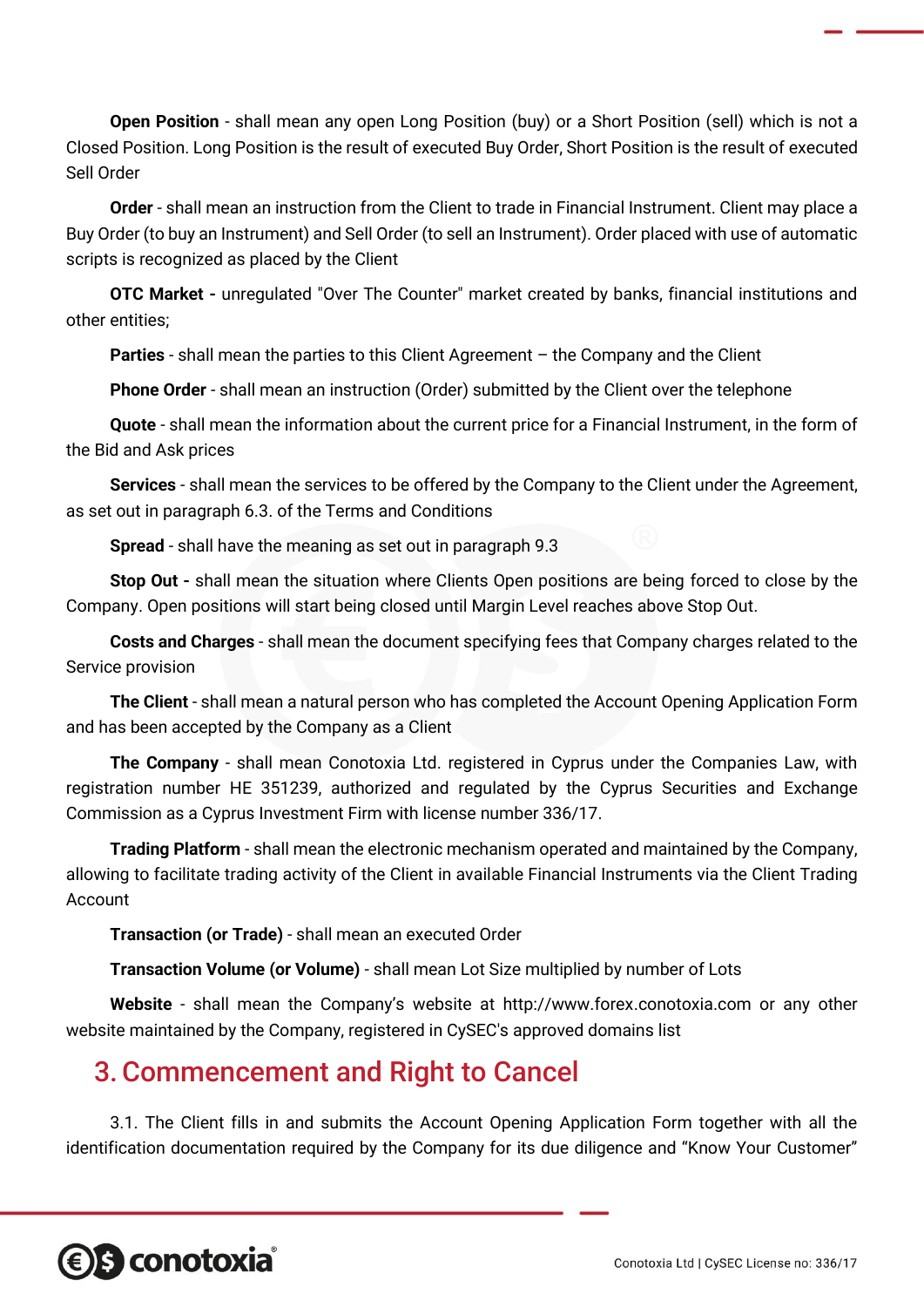procedures. Completion of above-mentioned procedures result in sending to The Client a notice informing him whether he has been accepted as a Client of the Company.

3.2. The Client acknowledge that the Company will not accept a person as its Client until all documentation it requires has been received by the Company, properly and fully completed by such person and all internal Company checks (including without limitation anti-money laundering checks, appropriateness or suitability tests as the case may be) have been satisfied. It is further understood that the Company reserves the right to impose additional due diligence requirements to accept Clients residing in certain countries.

3.3. The Agreement shall take effect and commence upon the receipt by the Client of a notice sent by the Company informing the Client that a Client Trading Account has been opened for him. A notice about opening the Client Trading Account or rejecting Client's application shall be sent by the Company not later than within 15 days from the moment of submitting the complete Account Opening Application Form and required KYC documents to an e-mail address defined by a Customer during the registration.

3.4. The Client may cancel the Agreement by giving us notice in writing within first fourteen (14) days after commencement date. Right to cancel the Agreement will not stand if the Client enters into any trade and such trade has been affected by any price fluctuation.

3.5. In case a client wishes to proceed with the cancelation of the Agreement, a template for the withdrawal notice shall be used as set out in the annex II. The completed annex must be sent to [support@cy.conotoxia.com](mailto:support@cy.conotoxia.com) within the time frame specified in point 3.4.

3.6. If the Client does not cancel the Agreement as described in paragraph 3.4, the Agreement will continue to be in effect unless terminated in accordance with the relevant provisions of the Agreement.

#### 4.Client Categorization

4.1. According to Applicable Regulations, the Company has to categorize its Clients in one of the following categories: Retail Client, Professional Client or Eligible Counterparty. The categorization shall depend on the information provided by the Client in his Account Opening Application Form and according to the method of categorization as this method is explained under the document "Client Categorization Policy". By accepting this Agreement Client accepts application of such method. The Company will inform the Client of his categorization according to Applicable Regulations. The Client has the right to request different categorization.

4.2. The Client accepts that when categorizing the Client and dealing with him, the Company will rely on the accuracy, completeness and correctness of the information provided by the Client in his Account Opening Application Form and the Client has the responsibility to immediately notify the Company in writing if such information changes at any time thereafter.

4.3. Provided further that, where the Client has been categorised as a Professional Client per se (not an elective professional client) and the Company provides investment advice to the Client, the Company is entitled to assume that the Client is able financially to bear any related investment risks consistent with their investment objectives.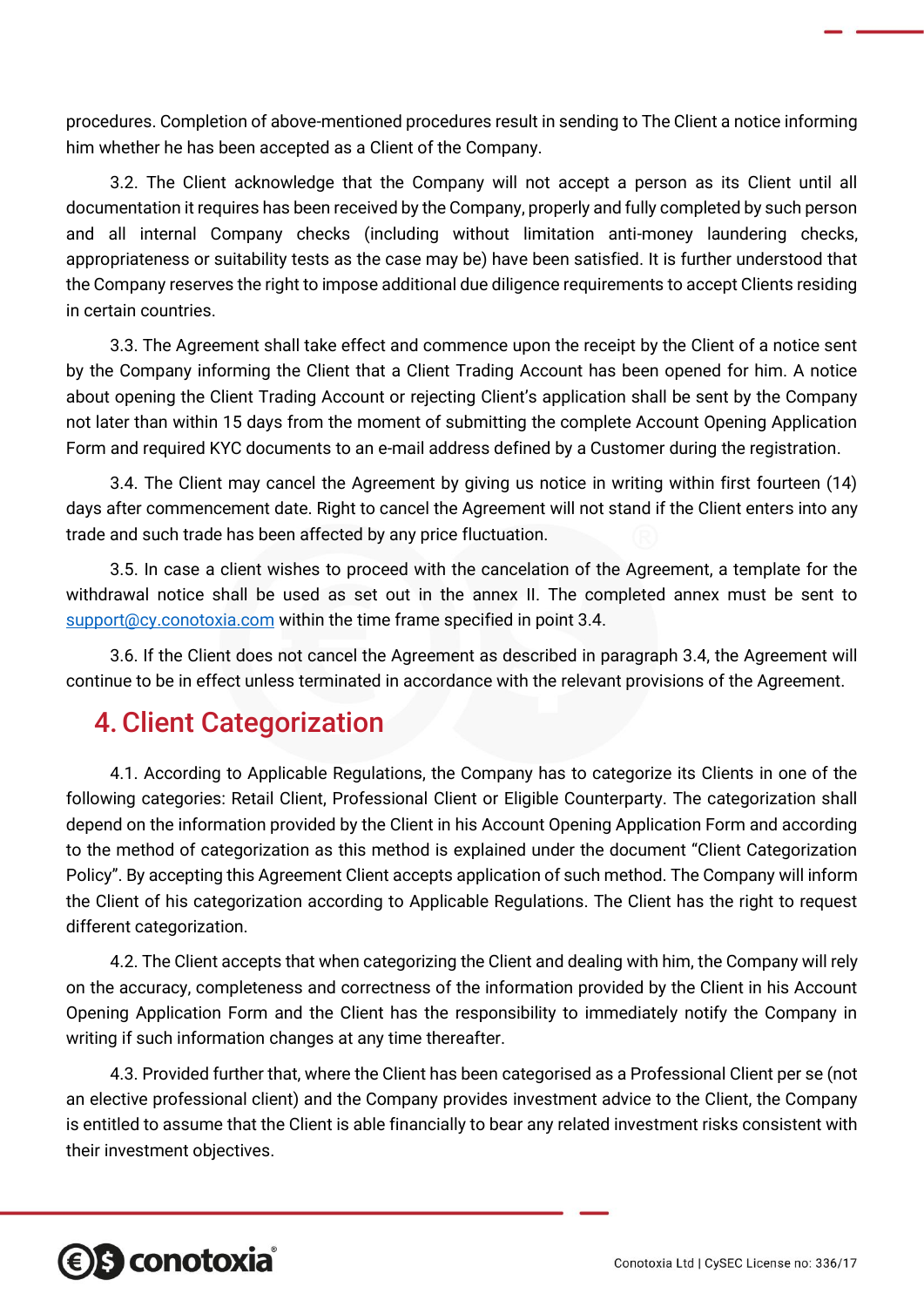4.4. It is understood that the Company has the right to regularly review the Client's Categorization and change his categorization at the Firm's discretion. The Client shall be notified in writing by the Firm in relation to the above.

4.5. The Company may assign Clients to other specific categories subject to Applicable Regulations, in particular subject to the specific product interventions issued pursuant to Regulation (EU) No 600/2014 of the European Parliament and of the Council of 15 May 2014 on markets in financial instruments and amending Regulation (EU) No 648/2012 (OJ L 173, 12.6.2014, p. 84, as amended).

### 5.Appropriateness & Suitability Assessment

5.1. The Company, in regard to provide the Services, seeks information from a Client or potential Client regarding his knowledge and experience in the investment field to assess whether the service or Financial Instrument is appropriate for the Client. The Client is obliged to provide all the information to allow the Company to determine whether the service or Financial Instrument is appropriate for him. The Company shall have no responsibility to the Client if such information is incomplete or misleading.

5.2. If, on the basis of information received from the Client, the Company will assess that the service is inappropriate for the Client, the Company warns the Client in writing or by means of a durable medium or not accept the client to provide the investment services according to the Product Governance Policy.

5.3. In order for the Client to access and/or use the Company's Portfolio Management and/or Investment Advice Services (in case the Company offers those services), the Company is required to assess whether its services are suitable for the Client (the ''Suitability Assessment''). This is performed by obtaining from the Client, information about their investment knowledge and experience in the respective service, their investment objectives, including their risk tolerance and financial situation, which includes whether the Client can financially bear losses consistent with their investment objectives, during the onboarding stage for the specific investment service. If the Client is a legal entity, then the Company may designate the directors, other decision-making officers, the ultimate beneficial owner(s) as the person(s) to be assessed for knowledge and experience.

5.4. The Client agrees and acknowledges that, the Appropriateness and Suitability Assessment is performed on the basis of information and/or documents provided by the Client, and the Company may rely upon the information and documents provided by the Client, and the Company shall not be liable for any damages or losses which may arise from any inaccuracies. The Company is further entitled to, at its discretion, to request additional information from the Client and/or to request an update of the information provided by the Client, whenever the Company deems necessary.

5.5. In any case, the Client is required to provide the Company with up to date, accurate and complete information to enable the Company to conduct the Appropriateness and/or Suitability Assessment (depending on the Services to be offered to the client). Hence, the Client is obliged to inform the Company immediately in writing of any change on the information provided.

5.6. In cases where the Client fails to provide, or does not provide up to date, accurate and complete information as requested by the Company for the proper conducting of the relevant assessments, the

# **€ S** conotoxia®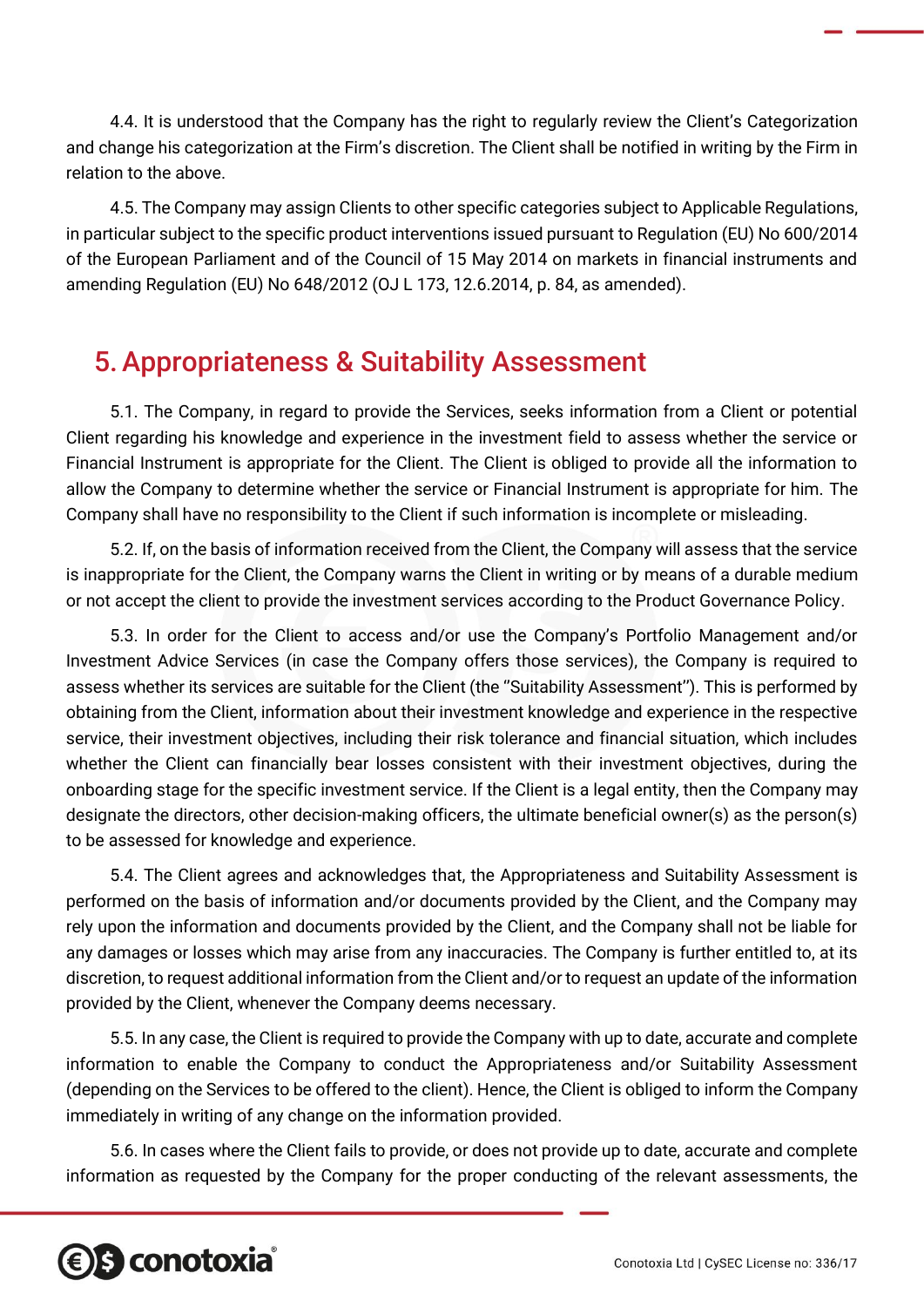Company shall refuse to decide to trade and/or recommend investment services or financial instruments to the Client. The Company shall not recommend or decide to trade where none of the investment services or financial instruments are suitable for the client.

5.7. If the Company considers that our Portfolio Management Services and/or Investment Advice Services are not suitable for the Client as a result of the information collected via the Suitability Questionnaire, by considering the Company's obligations under the applicable legislation and the Company's internal policies and procedures or if the Client does not provide the Company with any of the requested information to conduct the Suitability Assessment, then the Company might not be able to offer to the Client the Portfolio Management and/or Investment Advice Services.

### 6. Services

6.1 The Company offers to the Client, in its capacity as both, agent and/ or principal (according to the circumstances, all in accordance to the present Terms and Conditions), an access to a number of Financial Instruments. Trading on a Financial Instruments is possible within a framework specified in Contract Specification Document which is disclosed to Clients on the Company website as well as is accessible in the Client CRM Portal. It is the Client responsibility to familiarize with the offered Financial Instruments specifics before undertaking trading activities (closing/opening trades).

6.2 The Client understands that no physical delivery of a CFD's underlying instruments occurs under this Agreement.

6.3 The Company, within the scope of this Agreement, provides the following Investment and Ancillary Services:

#### Investment Services

- (a) Reception and transmission of orders in relation to one or more financial instruments;
- (b) Execution of orders on behalf of clients;
- (c) Dealing on own account;
- (d) Portfolio Management; and (upon activation)
- (e) Provision of Investment Advice (upon activation).

#### Ancillary Services

(b) Safekeeping and administration of financial instruments, including custodianship and related services;

(c) Foreign exchange services where these are connected to the provision of investment services; and

(d) Investment research and financial analysis or other forms.

(e) Granting credits or loans to one or more financial instruments, where the firm granting the credit or loan is involved in the transaction

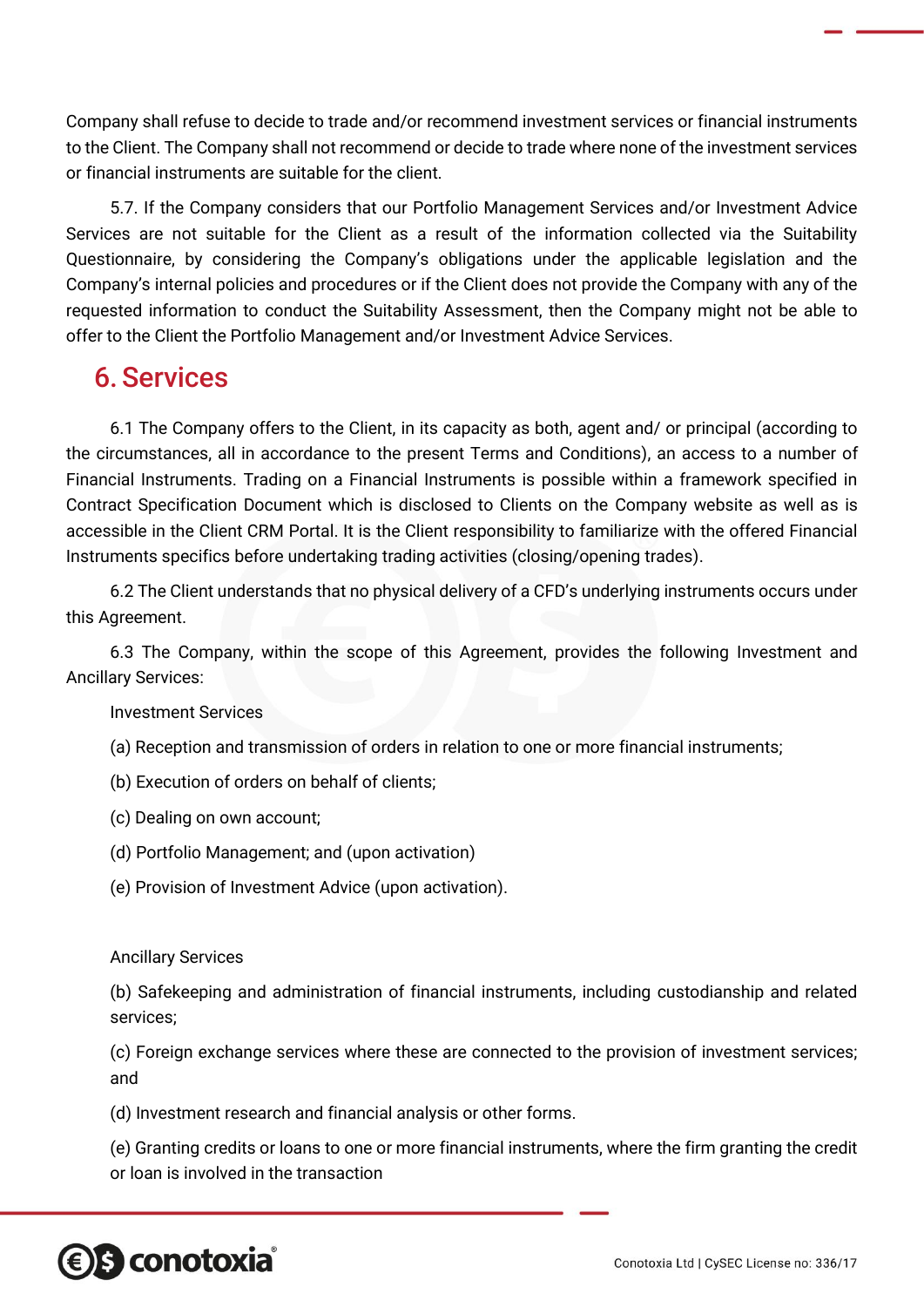6.4. The Company is entitled to refuse the provision of any investment or ancillary service to the Client.

6.5. The below requirements are applicable in case where the Client chooses the service of Investment Advice, and the Client has passed the Suitability Assessment.

6.5.1. The Company shall provide to the Client information and personal advice about investment possibilities suitable to the client's investment profile and his/her specific investment objectives, in order to enable the client to take his/her own investment decisions after understanding the investment risks involved in the proposes or desired financial instrument(s) or investment service.

6.5.2. Investment Advice shall be provided to the Client before he/she enters into a transaction or make an investment (including buying, selling, subscribing for, exchanging, redeeming, holding or underwriting a particular financial instrument and/ or exercising or not exercising any right conferred by a particular financial instrument to buy, sell, subscribe for, exchange, or redeem a financial instrument).

6.5.3. Clients' Acknowledgment: Investment Advice in relation to that transaction or investment shall be considered valid only at the moment it is provided. The Client acknowledges and understands that investment advice is subject to prevailing market conditions, as well as economic, political and business risk, during the time in which the advice is being requested or given. Unless the Company provides ongoing investment advice services to the Client, the Company shall not have any duty to monitor the Client's investments or the course of the financial instruments that the Client chooses over a specific time period nor shall the Company have any duty to provide continuous updates to the Client regarding any developments. The final choice for effecting or not any transaction or investment in financial instruments lies with the Client and the Client will be solely responsible for any unexpected, positive or negative, return on their investments. Hence, the Company shall have no liability in respect of acts or omissions of natural or legal persons which may substitute it during the reception and transmission or execution of the Client's order.

6.5.4. In cases where the Company has assessed any investment services or financial instruments as not being suitable for the Client but the Client insists in proceeding with such services or financial instruments, therefore acting against our investment advice, the Company shall inform the Client of the fact that the service or financial instrument the Client wishes to proceed with is not suitable, including a clear explanation of potential risks the Client would incur into by proceeding in such a way. Hence, the Client acknowledges and accepts that the Company shall not be considered as liable for any potential risks which the Client may incur in choosing to proceed with the specific investment service or financial instrument. The Client further acknowledges and agrees that investment advice is subject to prevailing market conditions, as well as economic, political and business risks, during the time in which the advice is being requested.

6.5.5. Unless the Company provides on-going investment advice services to the Client, the Company shall not have any duty to monitor the Client investments or the course of the financial instruments that the Client chooses over a specific time – period nor shall we have any duty to provide any continuous updates to the Client regarding any developments. The Client further acknowledges and agrees that the final choice for effecting or not any transaction or investment in financial instruments lies with the Client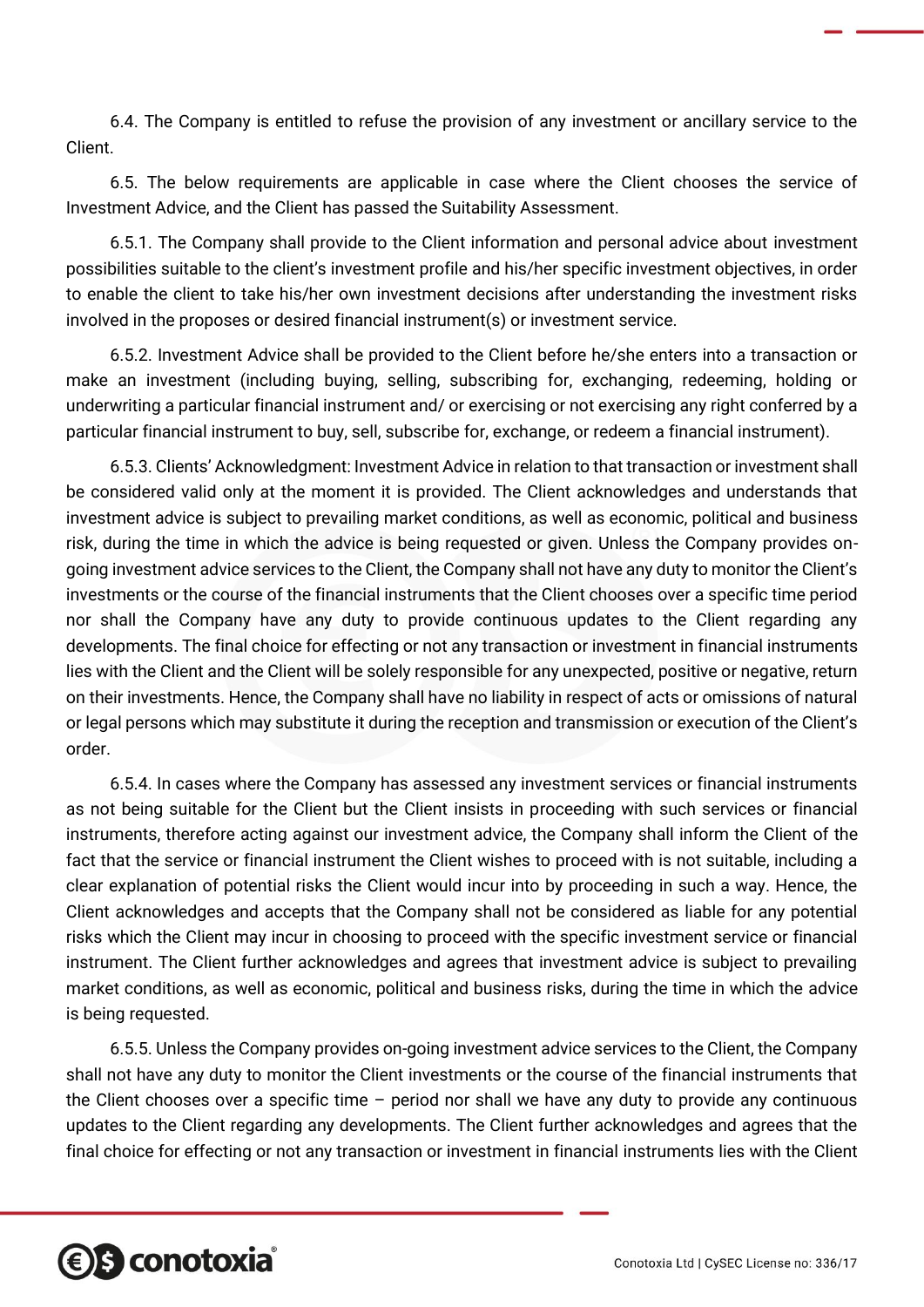and hence, the Client will be solely responsible for any unexpected, positive or negative, return on your investments.

6.5.6. When the Company provides investment advice to the Client, such advice will be provided on an independent and non-independent basis. In both cases, the Company shall explain to the Client in a clear and concise way whether and why the respective advice qualifies as independent or non-independent and the type and nature of the restrictions that apply.

6.5.7. Where the advice is provided to the same Client on both an independent and non-independent basis, the Company shall explain the scope of both services to allow investors to understand the differences between them and not present itself as an independent investment advisor for the overall activity.

6.5.8. During the provision of Investment Advice services, the Company shall provide the Client with a range of the recommended financial instruments and inform the Client for any relationship the Company has (if any) with the issuers or providers of the recommended financial instruments. Additionally, the Company shall inform the Client on whether a periodic assessment of the Client's suitability on the recommended range of financial instruments will be provided.

6.5.9. In cases where the Investment Advice is provided on an independent basis, the Company is required to assess and compare a sufficient range of financial instruments available on the market, including the following elements:

a) the number and variety of financial instruments considered is proportionate to the scope of investment advice services offered by the independent investment adviser;

b) the number and variety of financial instruments considered is adequately representative of financial instruments available on the market;

c) the quantity of financial instruments issued by the investment firm itself or by entities closely linked to the investment firm itself is proportionate to the total amount of financial instruments considered; and

d) the criteria for selecting the various financial instruments shall include all relevant aspects such as risks, costs and complexity as well as the characteristics of the investment firm's clients and shall ensure that the selection of the instruments that may be recommended is not biased.

6.5.10. In cases where such a comparison is not possible due to the business model or the specific

scope of the service provided the provision of Investment Advice by the Company to the investor shall not be presented as an Independent Advice.

6.5.11. Periodic Assessments: the Company shall conduct periodic assessment of the suitability of

the recommendations provided to the Client at least annually, except in cases where the Client requests to be re-assessed in an earlier stage. By considering the risk profile of the Client and the type of the recommended financial instruments, the frequency of the assessment will be increased.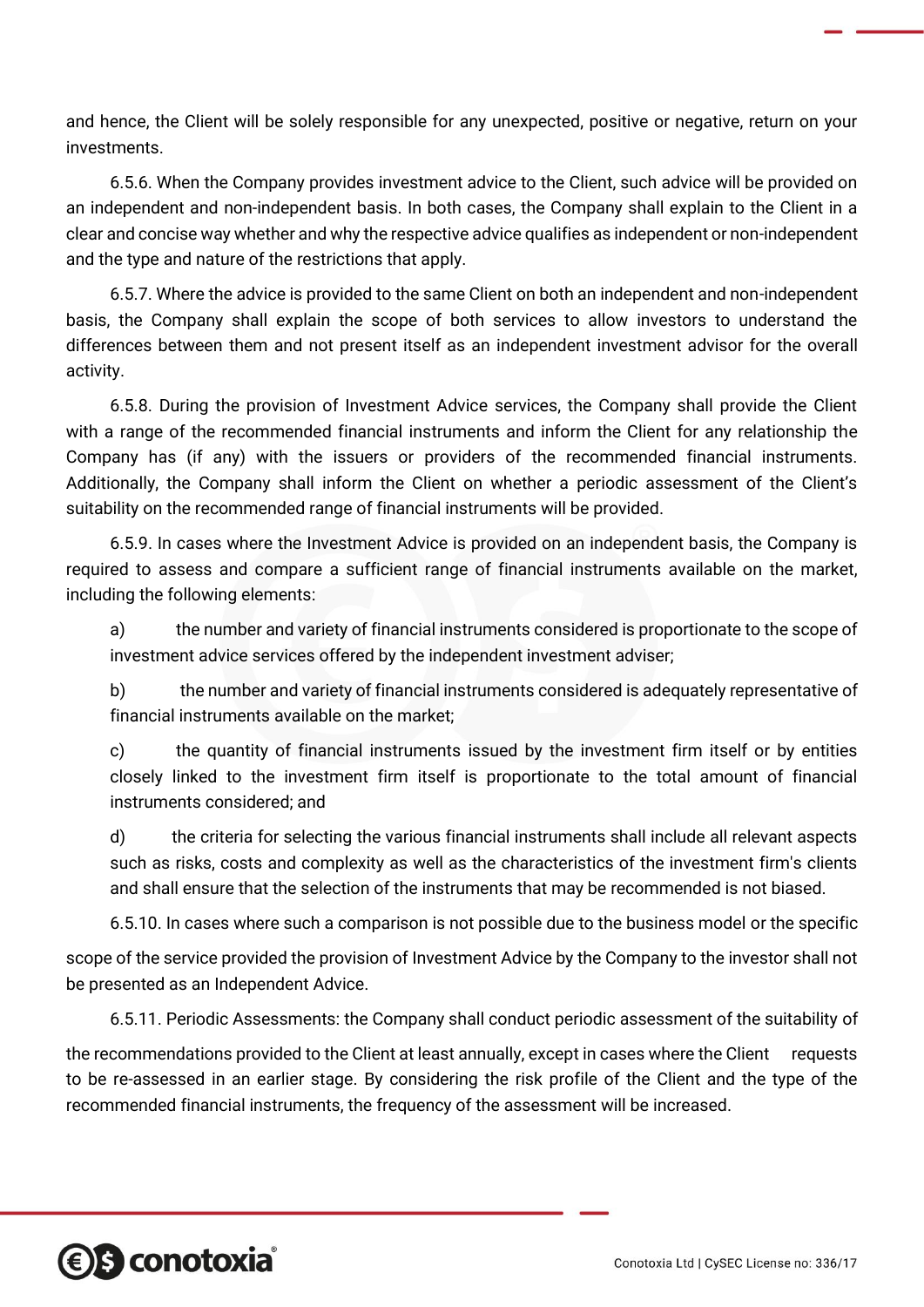6.5.12. The fees applicable to the provision of the Investment Services can be found in the Cost and Charges document published on the Company's website in section Documents and Announcements. In case any changes are made to the structure of the cost and charges, clients will be adequately informed.

6.5.13. Restrictions: Investment Advice will be given only in case where the Client has requested to be provided with this financial service and have passed the suitability test. Please bear in mind, that if that is not the case, the Company will not advise the Client about the merits of an order or provide the Client with any form of investment advice and the Client further acknowledges that they alone are responsible to decide how to handle their trading account and place orders and take relevant decisions based on their own judgment. The Client may seek independent advice before entering into a transaction with the Company.

6.6. The below requirements shall be applicable when the Client selected to be provided with the service of Portfolio Management, and the Client has passed the Suitability Assessment.

6.6.1. The Portfolio Management investment service shall be provided by means of "managing portfolios in accordance with mandates given by clients on a discretionary client-by-client basis where such portfolios include one or more financial instruments".

6.6.2. The Company shall undertake the management of the Portfolio in accordance with the provisions of the Agreement. During the management of the Portfolio, the Company shall have the information given by the Client under the Suitability Assessment, as well as to the restrictions and/or guidelines set by the Client in the management of the Portfolio, as these may be amended from time to time.

6.6.3. For the purposes of the provision of Portfolio Management Service, the Client hereby appoints the Company as a manager of the Client's Portfolio and the Company accepts this appointment, which means the Company's authority to automatically conclude any transaction or orders and perform operations with the Client's Portfolio on a discretionary basis, without preliminary consultations or approvals each time with the Client.

6.6.4. The Client hereby agrees to inform the Company immediately in writing if the Client wants to change the Company's instructions and to advise the Company of material changes to the information provided to the Company concerning the Client's personal and financial circumstance which might reasonably be considered to affect the Company's assessment to the suitability of investments held by, or to be purchased by the Client. Incomplete personal and/or financial information may affect the quality of the Services the Company can provide and in certain circumstances, may delay or prevent the commencement of that Service to the Client.

6.6.5. Further to the aforesaid, the Client hereby acknowledges and agrees that the Company shall have full power and discretion for the Client's account (and without obtaining prior approval). The Client is entitled, by giving notice in writing to the Company, requests changes to their investment objectives and/or to the restrictions/guidelines in the management of the Portfolio. The Company shall be entitled to refuse to accept any such changes and shall, as soon as possible following the receipt of the Client's relevant notice, inform the Client of whether such a change is approved or rejected. The Client further acknowledges and agrees that no change to the Client's investment objectives and/or

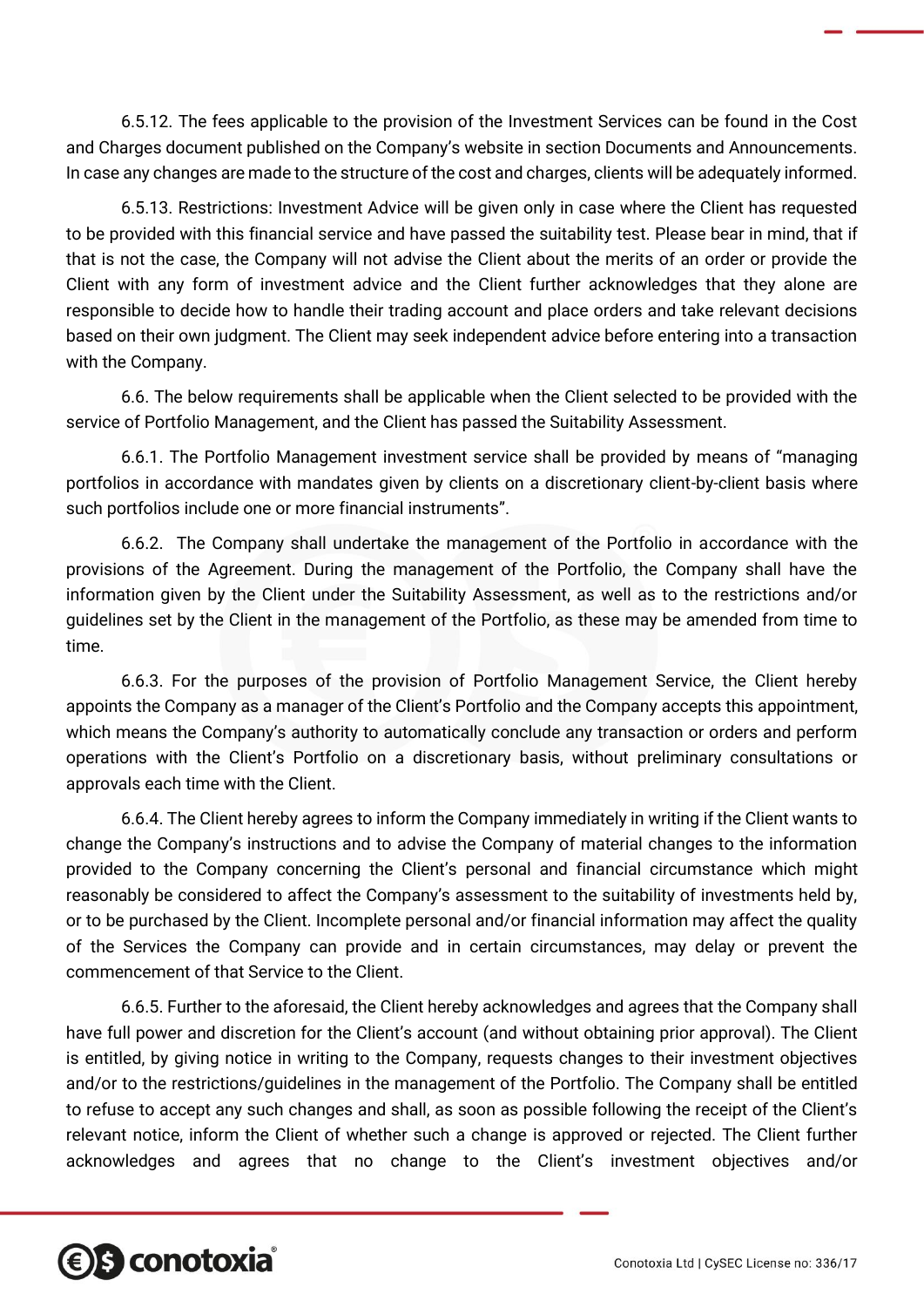restrictions/guidelines in the management of the Portfolio shall be valid prior to it being accepted by the Company.

6.6.6. The fees applicable to the provision of the Portfolio Management services can be found in the Cost and Charges document published on the Company's website in section Documents and Announcements. The Portfolio Management services is tailored based on the individual needs and requirements of the Client therefore the Client agrees to be provided with the individually applied cost and charges through the Investment Policy Statement.

## 7.Dealing on Own Account/Market Making Activity

7.1. You are specifically made aware that in certain markets, including the foreign exchange markets, CFD contracts, [single stocks, indices, metals, commodities, cryptocurrencies], we may act as a 'Market Maker', i.e. we may take the risk of holding a certain number of supported financial instruments in order to facilitate trading in these financial instruments by displaying/ quoting 'bid' and 'ask' prices for such supported financial instruments on our [Trading Platform]. On some other occasions however, we may act as an agent for your order, i.e. the Company won't act as the Execution Venue. Further information regarding these cases as well as on the institutions that will act as Execution Venues will be found on our Order Execution Policy which is duly updated on our website.

7.2. As stated above, we may act as principal, i.e. the Company to act as the Execution Venue for your orders (the "Market Maker") or agent, i.e. our collaborators, e.g. other Execution Venues of Liquidity Providers will be responsible for executing your orders (for the list of Execution Venues with which the Company is collaborating the Client is redirected to our Order Execution Policy, which is duly updated on our Website). We may deal on own account as your only execution venue for the above listed CFDs. In dealing with you as Market Maker, we aim to achieve the best possible result for you on a consistent basis such that the result is at least the same as could be achieved on other venues. We use independent price sources and liquidity providers in order to derive and benchmark our Prices.

7.3. We source Prices for the CFDs as described in our Order Execution Policy as well as in Section 10 of the present terms and conditions. Where CFDs are based on liquid markets or regulated markets where underlying financial instruments are traded on, our Prices are based on published/ externally verifiable prices.

# 8. Trading Platform

8.1 Information defining requirements for the equipment that ensures safe access and full use of the Trading Platform are disclosed to Clients. The Client is solely responsible for meeting the requirements including the provision of the internet access.

8.2 The Company will not be liable for any disruptions or delays or problem in any communication experienced by the Client when using the Trading Platform.

8.3. In the event of scheduled maintenance work, the Company may temporarily disable access to the Trading Platform. Information on the date and duration of non-access shall be disclosed to the Clients.

8.4. Orders are placed on the Trading Platform with the use of Access Data. It is agreed and understood that the Company will be entitled to rely and act on any Order given by using the Access Data

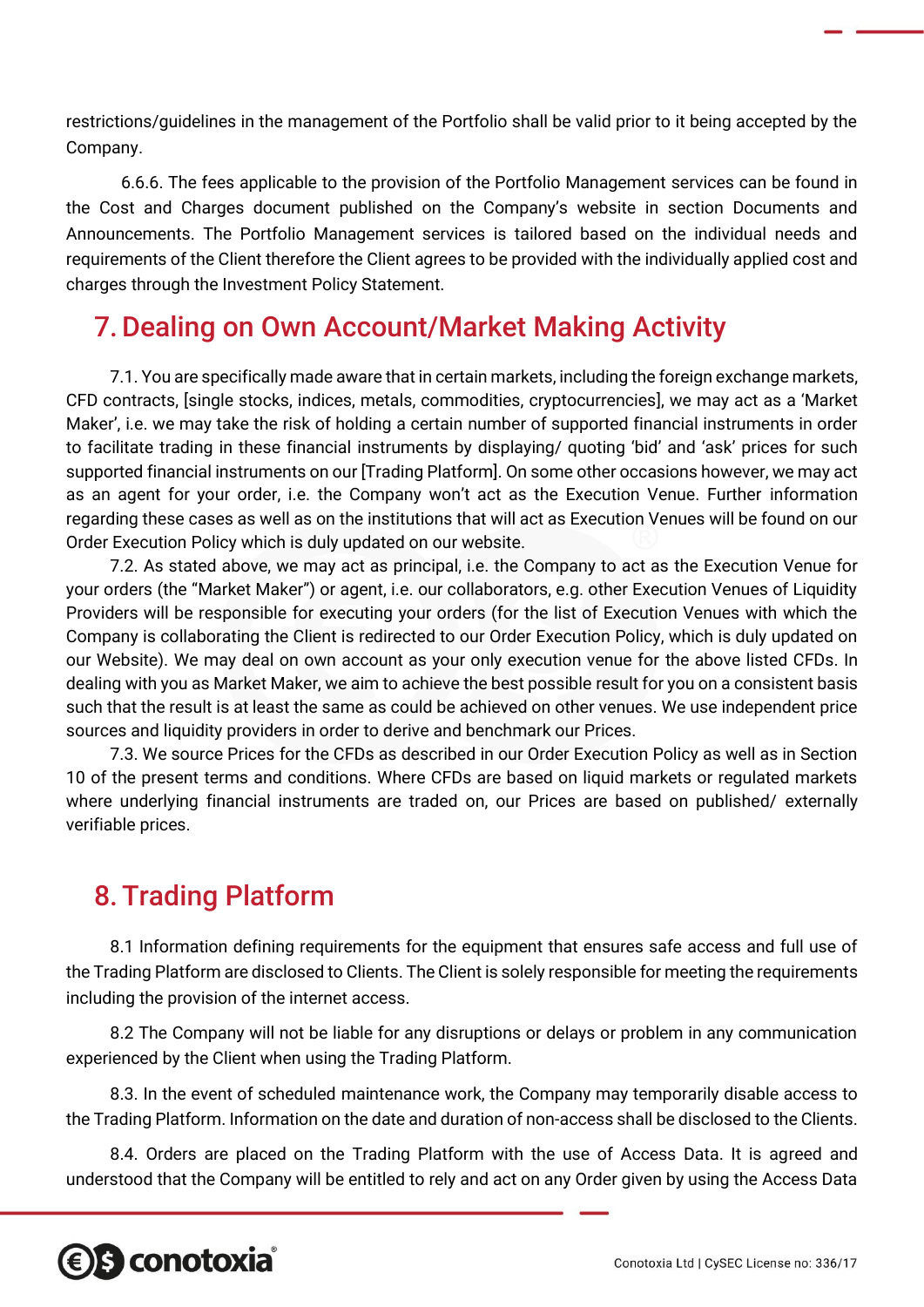on the Trading Platform or via phone, and any such Orders will be binding upon the Client. The Client's order is considered as placed at the moment when the Company was able to familiarize with its content, not earlier than the Company's information system receives via the Internet an information about Client's Order specifics.

8.5. The Company may restrict at its sole discretion available functionalities in Trading Platform. Therefore, the Client may use functionalities available in Trading Platform.

# 9. Security, Authentication and Access

9.1. The Client agrees to keep confidential at all times and not to disclose his Access Data to any third person. The Company may treat any person who accesses using your Access Data as being you without enquiring into this further.

9.2. The Client should not write down his Access Data. If the Client receives any written notification of his Access Data, he must destroy the notification immediately.

9.3. The Client agrees to notify the Company immediately if he knows or suspects that his Access Data have or may have been disclosed, intentionally or unintentionally, to any unauthorized person. The Company will then take steps to prevent any further use of such Access Data and will issue replacement Access Data. The Client will be unable to place any Orders until he receives the replacement Access Data. The Client acknowledges that the Firm shall bear no responsibility for any loss that arises as a result of the Client's actions and/or omissions.

9.4. The Client shall immediately inform Conotoxia Ltd if it comes to his/her attention that the Access Data or any other information have been used or have become known without his/her consent. The Client agrees that he will co-operate with any investigation the Company may conduct into any misuse or suspected misuse of his Access Data.

9.5. The Client acknowledges that the Company bears no responsibility if unauthorized third persons gain access to information, including electronic addresses, electronic communication, personal data, Access Data when the above are transmitted between the parties or any other party, using the internet or other network communication facilities, post, telephone, or any other electronic means.

9.6. If the Company is informed from a reliable source that the Access Data of the Client may have been received by unauthorized third parties, the Company may, at its discretion, without having an obligation to the Client, suspend the Client Trading Account.

### 10. Quotation rules

*<b>€S* conotoxia®

10.1. The Company presents in the Trading Platform Buy and Sell offers (Bid and Ask Prices) of Financial Instruments. The source of the quotations are Execution Venues chosen by the Company. When choosing the Execution Venue the Company shall be diligent, taking care to protect the rights of the Client and takes into account the level of expertise and the opinion that the entity enjoys. In addition, the Company takes into account the best interests of Clients, the scale of activity and the partner's experience as well as the quality of the offered service.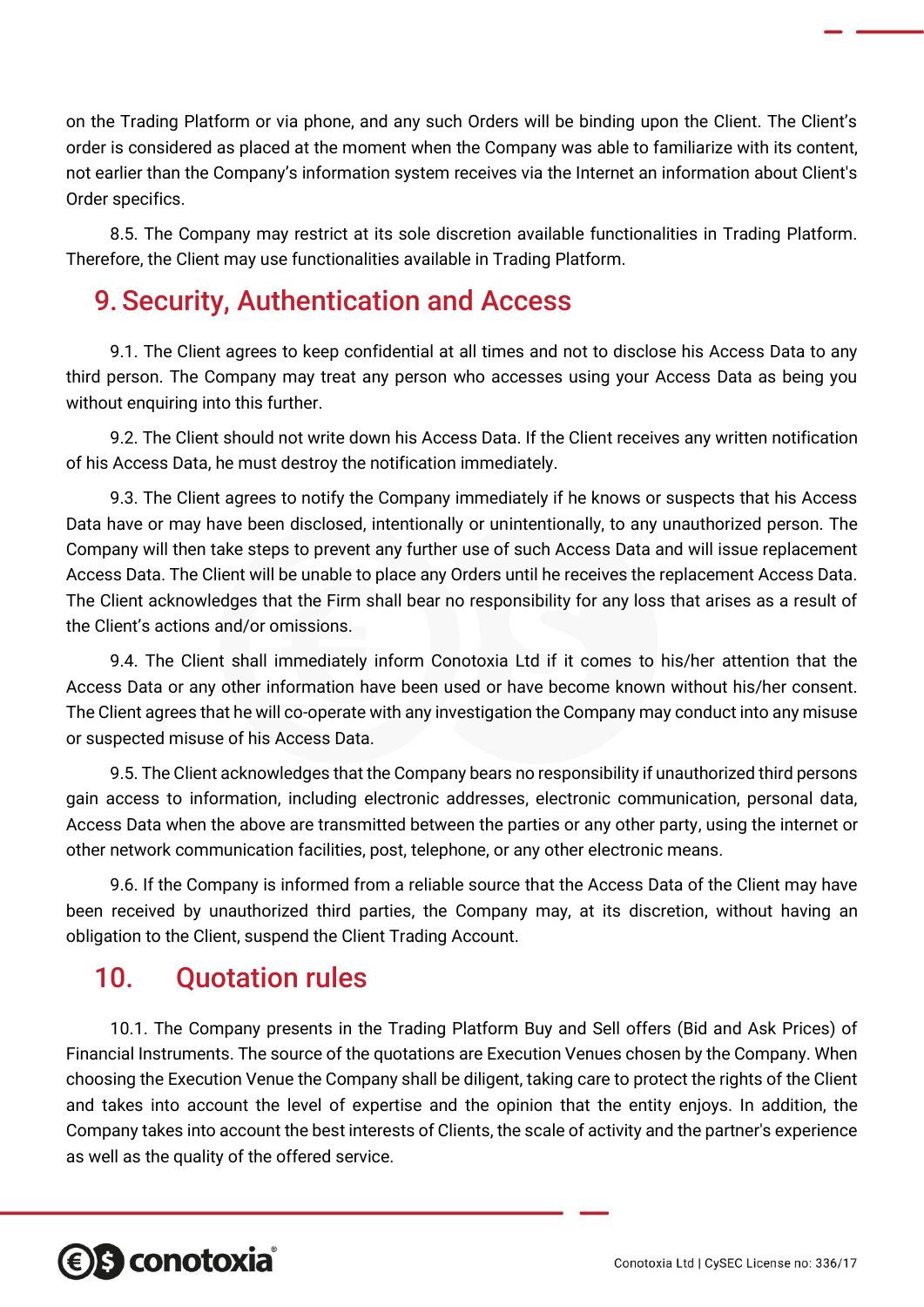10.2. Presentation of Bid and Ask Prices takes place during the trading hours specified in the Contract Specification Document disclosed to Clients.

10.3. The difference between the Bid and Ask Prices is the transactional Spread. The transactional Spread presented in the Trading Platform is variable and reflects the offers provided by Liquidity Providers.

10.4. Spreads derived from the Bid and Ask Prices provided by Liquidity Providers may be increased by additional spread and/or commission of the Company.

10.5. The Company may suspend the presentation of Bid and Ask Prices for a specific Financial Instrument in the following cases:

1) suspension of quotations of the underlying instrument,

2) lack of market quotations of the underlying instruments,

3) the occurrence of any of the events referred to as Force Majeure, among others natural disasters, armed conflicts, acts of terrorism, riots, strikes, prolonged power outages, closure of the market on which underlying instruments are quoted, suspension of listing of particular Financial Instruments, changes in trading rules that prevent execution of trades on the basis of the existing rules,

4) discontinuance of the submission of quotes by the Liquidity Provider,

5) in other situations, which result in the impossibility of delivering quotes by the Liquidity Providers.

10.6. In case any Order of the client concerning any financial instrument has been mistakenly accepted and/or executed by the Company the Company may cancel the transaction or correct the price of the transaction pursuant to the relevant provisions of the Best Execution Policy.

#### 11. Placement and Execution of Orders

11.1. The Client may place Orders directly on the Trading Platform, by using his Access Data issued by the Company for that purpose and providing all the required details listed in paragraph 10.5, or via Phone.

11.2. Orders are executed according to the "Best Execution Policy", which is binding for the Client.

11.3. Orders may be placed within the hours when the Trading Platform is available to access.

11.4. Prior to submitting the Order, the Client is obliged to acknowledge the Contract Specification Document concerning offered Financial Instruments. By placing an Order, the Client agrees to the terms and conditions set forth in the abovementioned document.

11.5. The order in particular should include:

1) name and surname and Client's Trading Account number,

2) the name of the person placing the Order,

3) the date and time of placing,

4) instrument name and amount of Financial Instruments being the subject of the Order,

5) side of the Order (buy, sell);

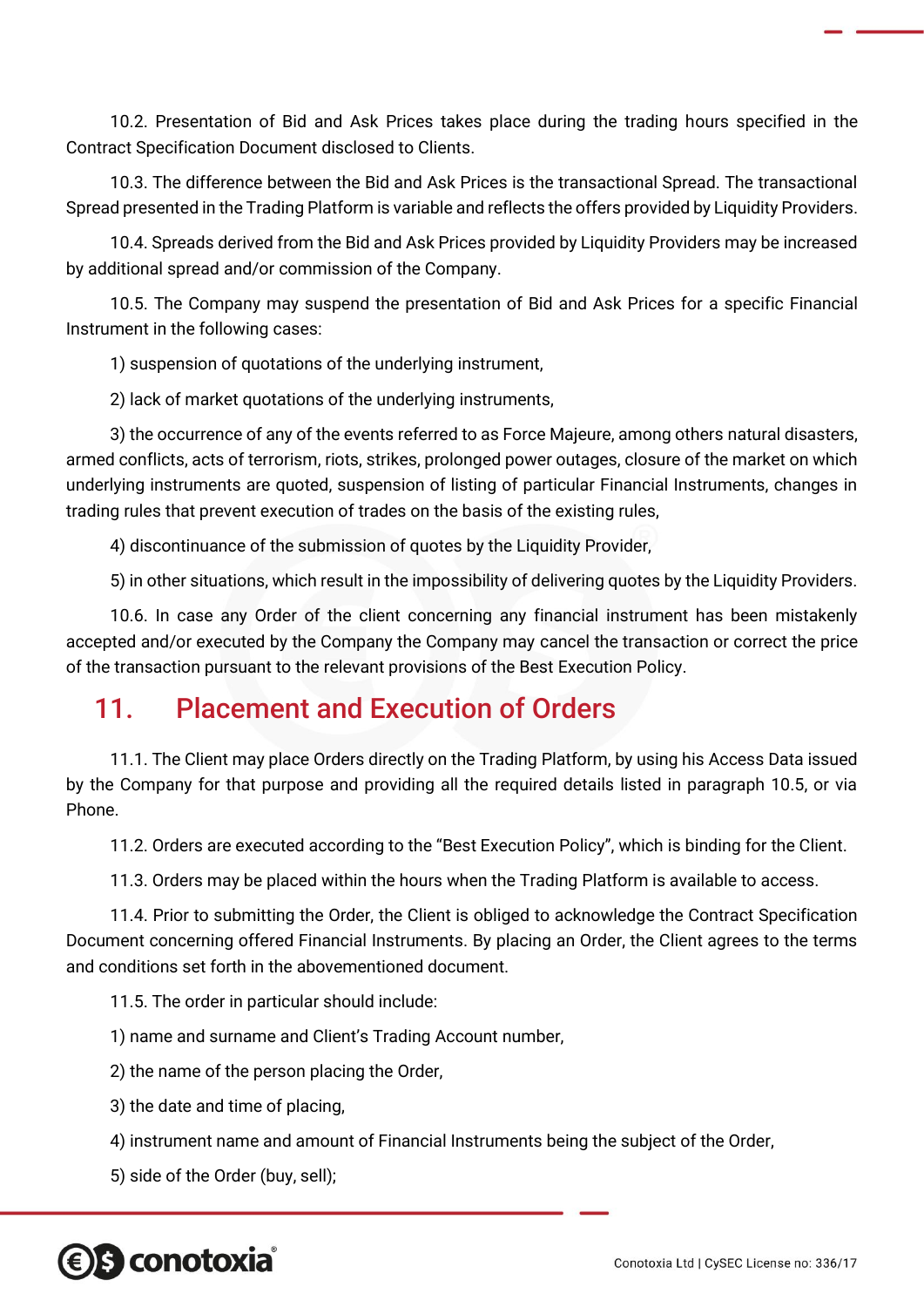6) price limit if relevant,

7) validity of the Order,

8) currency of the Account,

9) other elements if required by law,

10) other elements if required due to the specifics of the Financial Instrument and Trading Platform requirements.

11.6. When placing an Order, the Customer is obliged to have available funds on the Account to establish the margin. In addition when placing the opening Order, the Client is obliged to hold cash in the amount equal to the expected commissions payable for the Order execution.

11.7. Specified amount of margin shall be blocked on the Client's Trading Account for Open Positions and the required margin is the sum of the margins for all Open Position. The required amount of margin is subject to a permanent recalculation, based on current Financial Instrument price. It shall be noted that the above mentioned margin required is subject to the cash settlement by the client.

11.8. The Company determines and discloses to its Clients, in Contract Specification Document, information about the margin levels for each Financial Instrument.

11.9. Orders may be executed within the trading hours specified in Contract Specification Document.

11.10. Orders shall be executed in the order of their reception by the Company. If the Order contains additional terms of execution, activation and placing of the Order shall be made immediately upon fulfillment of these conditions.

11.11. Unless specifically instructed by the Client to the contrary and to the extent permitted by law, the Company may execute the Client's orders upon any market or exchange and through any clearing house selected by Company, including executing a transaction outside a trading venue. The Client hereby expressly consents to the execution of orders on behalf of the Client by the Company outside a trading venue.

11.12. Upon the request from the Client for the information about the Company's policies and arrangements regarding execution the Company is obliged to present such information to the Client within a reasonable time.

#### 12. Phone Instructions

12.1. The Company accepts Client's Orders and Instructions submitted over the telephone, amongst which in particular are:

1) buy and sell Orders of Financial Instruments,

2) instructions concerning the withdrawal of money deposited on Client's Trading Account.

12.2. The Client intending to place Order/Instruction over the telephone shall be identified in accordance with internal phone handling identification procedure

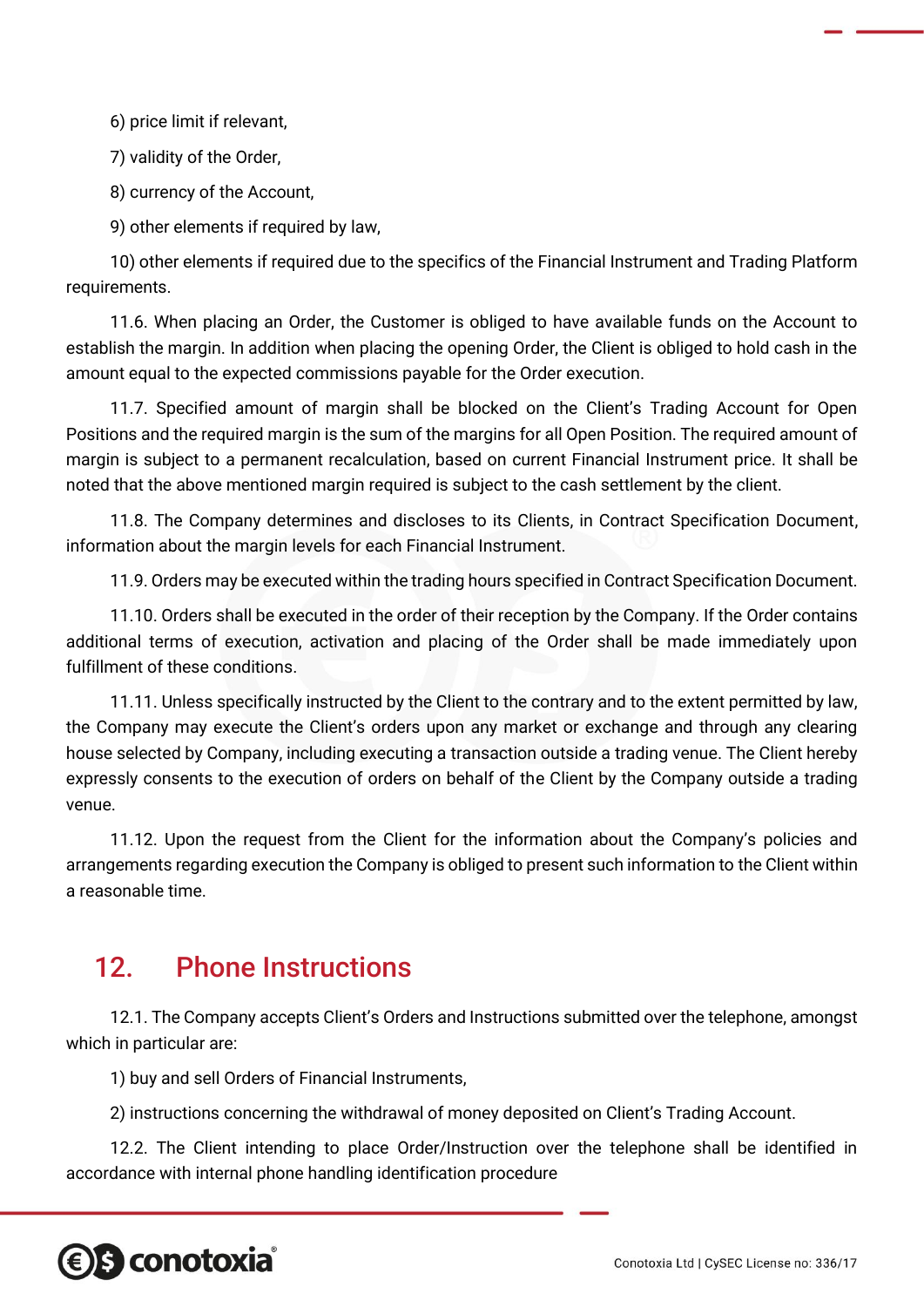12.3. The Client submitting the Phone Order is obliged to provide all the details essentials to execute the Order.

12.4. Employee receiving a Phone Order, in order to ensure its content, shall repeat the Order details requesting confirmation from the Client. In such case, the Order is deemed to have been submitted as such, as repeated by the employee and confirmed by the Client.

12.5. A Phone Order is deemed to have been received at the time of confirmation of the fact by the Company's employee.

12.6. The Company may refuse to receive a Phone Order if there are any doubts about the identity of the person submitting the Order, the content of the Order due to a defect in the telecommunications transmission, or the erroneous or incomplete description of the Order and other circumstances that cast doubt on the correctness of the Order.

12.6. The Company does not accept any liability in case of misunderstanding, error in the identification of the person giving the instruction or other errors on its part related to such method of communication and which may involve losses or other inconveniences for the Client. If the Client undertakes transactions on an electronic system, he will be exposed to risks associated with the system including the failure of hardware and software (Internet / Servers). The result of any system failure may be that his order is either not executed according to his instructions or it is not executed at all. The Company does not accept any liability in the case of such a failure. The Company reserves the right not to execute instructions transmitted by telephone or email. Telephone conversations may be recorded, and the client will accept such recordings as conclusive and binding evidence of the instructions.

#### 13. Order Types

13.1. Trading Platform allows the Client to submit the following Order types:

1) Market - direct order placed on the market and executed at first available market price;

2) Limit - order is activated and directed to the market when the current Bid or Ask Price reach the price specified in the Order. At the time of placing the Order, the price in the Buy Order is lower than the current Ask Price, analogically the price in the Sell Order is higher than the current Bid Price;

3) Stop - order is activated and directed to the market when the current Bid or Ask Price reach the price specified in the Order. At the time of placing the Order, the price in the Buy Order is higher than the current Ask price, analogically the price in the Sell Order is lower than the current Bid Price;

4) Stop Loss - a condition that triggers a Closing Order when the current Bid or Ask Price reach the level specified in the Order. This order is placed to reduce losses from an Open Position.

5) Take Profit - a condition that triggers the Closing Order for an Open Position to book a financial result. Condition is met when current Price reach a level set by the Customer.

6) Trailing Stop - a mechanism that automatically changes the price of a Stop Loss order taking into account current Bid and Ask Prices. The parameter specifies the difference between the current Bid and

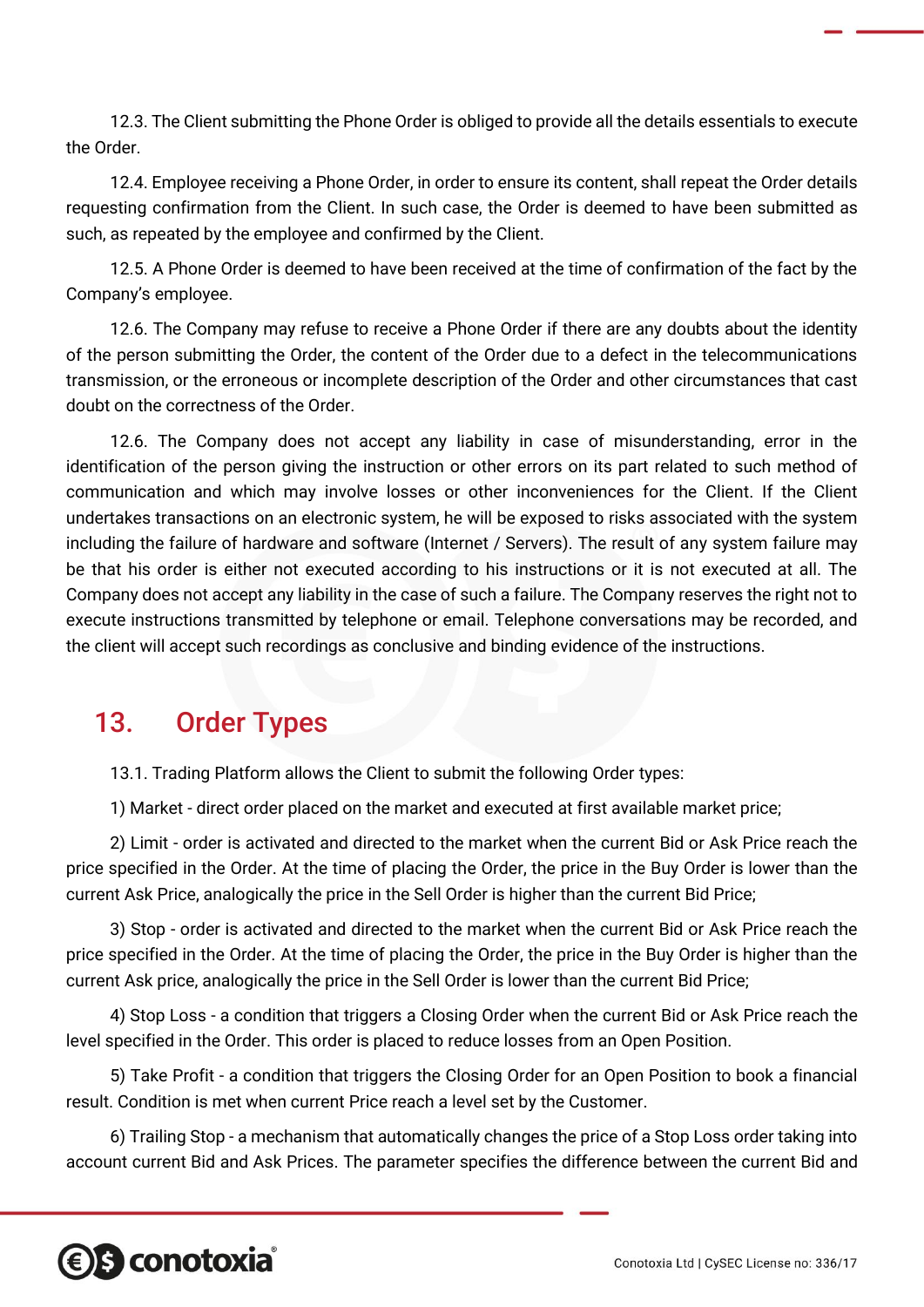Ask Prices and the Stop Loss order level, including limitations resulting from the Contract Specification Document;

13.2. When submitting Orders mentioned above in pt. 12.1.2-12.1.6, Client determines price at which the Order is activated. Orders are filled at prices that, due to market volatility, may differ from the prices at which Order has been activated. Execution may occur at less favorable rate than that specified in the Order. Customer bears the risk of execution of Order at less favorable price than indicated in the Order, in particular a Stop Loss Order may not provide assumed limitation of loss on the Open Position. Execution of the Order at a more favorable rate than specified in the Order is the Client's benefit.

## 14. Decline of Client's Orders

14.1 Without prejudice, the Company may refuse to accept an Order in any of the following cases:

1) A Force Majeure Event has occurred,

2) Company is unable to provide quote for the Financial Instruments due to lack of information from the Liquidity Provider,

3) Where the Order does not contain all the data referred to in pt. 10.5,

3) Where the Order volume exceeds the maximum value specified in the Contract Specification Document for a given instrument,

4) Lack of sufficient funds for a Margin purpose on Clients Trading Account,

5) In an Event of Default of the Client,

6) The Company has sent a notice of Termination of the Agreement to the Client.

7) In other situations resulting from the provisions of the Law and the provisions of the Agreement.

14.2. The Company shall immediately inform the Client by electronic means about any material circumstances preventing the proper execution of the Order submitted by the Client.

### 15. Margin Call, Stop Out

15.1. The Company determines and discloses to its Clients an Announcement about the warning levels (Margin Call) and minimum level (Stop Out).

15.2. If, as a result of the current market situation, the value of the Client's Trading Account decrease below the Margin Call level, the Company informs the Client about the occurrence by a message transmitted via Trading Platform.

15.3. If the value of the Account falls below the minimum value (Stop Out) calculated from required Margin, the Company has the indisputable right to automatically, without having to obtain Client's consent, cancel active orders and close Open Positions. Open position closure is made by placing by the Company, on behalf of the Client, closing order with Market type. Open Positions are closed according to FIFO (First In, First Out) rule until the Account value exceeds the calculated level of Stop Out.

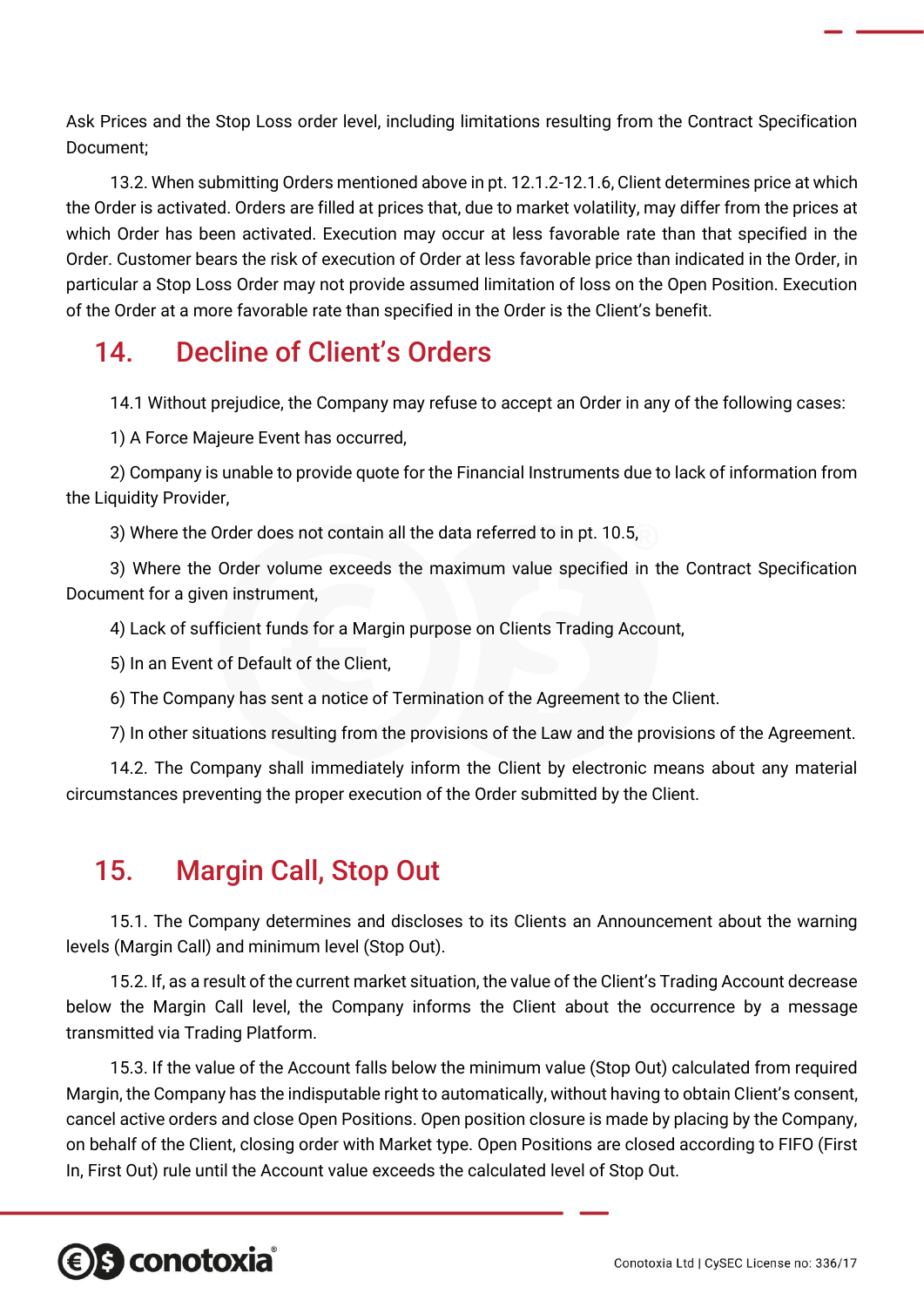15.4. The Company and/or a client has a right to cancel a valid and effectively concluded order (transaction) in accordance with the Company's Best Execution Policy, taking into consideration that the order (transaction) has been conducted based on the incorrect quotation. In case the recalling of an order is not possible, the Company may offer a client compensation. It must be noted that such actions may occur based on the prior provision of the consent from the Client.

15.5. The Company may change the level of the required margin by disclosing the information to the Clients. In the event of a change in the margin levels, the Client who has an Open Position which will be affected with the change will be informed by e-mail or via Client CRM Portal in accordance with herein terms.

15.6. The Company may change the level of the required margin immediately, after prior notification to the Clients having Open Positions, in case of Force Majeure; and in cases where the Company has a reasonable expectation that exceptional market price fluctuations may occur, the significant reduction of liquidity on the market of the underlying instrument or other extraordinary market events of the underlying market including any reactions based on the actions taken by the liquidity providers. The Company shall notify Client's about the change by e-mail or via Client CRM Portal.

15.7 The funds which are not covered by the Margin at the time of entering into a transaction, remaining on Client's account may be used to settle the losses and other receivables from the Client without a prior notification.

15.8 The Client shall take into account that lack of additional funds maintained on the Trading Account, exceeding the minimum Margin Level, may, in some situations, result in immediate compulsory closure of the Client's Open Positions. The situation described in the preceding sentence may occur due to some unfavorable market conditions or being a consequence of charging Client's Trading Account with Costs and Charges. The Company therefore recommend the Client to maintain a sufficient surplus of funds above the minimum Margin Level.

# 16. Reporting and Trade Confirmations

16.1 The Company shall provide the Client with reporting on his Orders. In order to comply with the Applicable Regulations in regard to client reporting requirements, the Company will provide the Client with a continuous and online access to his Account via the Trading Platform. The Client will be able to see in his Account the status of his Orders, confirmation of execution of the Order as soon as possible including details such as: execution time, placing time, Order type, venue identification, instrument name, side of the trade, the nature of the Order, execution price, volume, total sum of commissions and expenses.

16.2. Confirmation of execution of the placed Orders is provided to the Client via the Trading Platform and via e-mail when requested.

16.3 A customer who is a financial counterparty or a non-financial counterparty within the meaning of the EMIR Rules is obliged to verify correctness of transaction confirmation, and in case of any objections to the details, to submit them to the end of the first business day following the receipt of the confirmation. No expressed objections by the Client, means the content of the trade confirmation is considered as approved and correct.

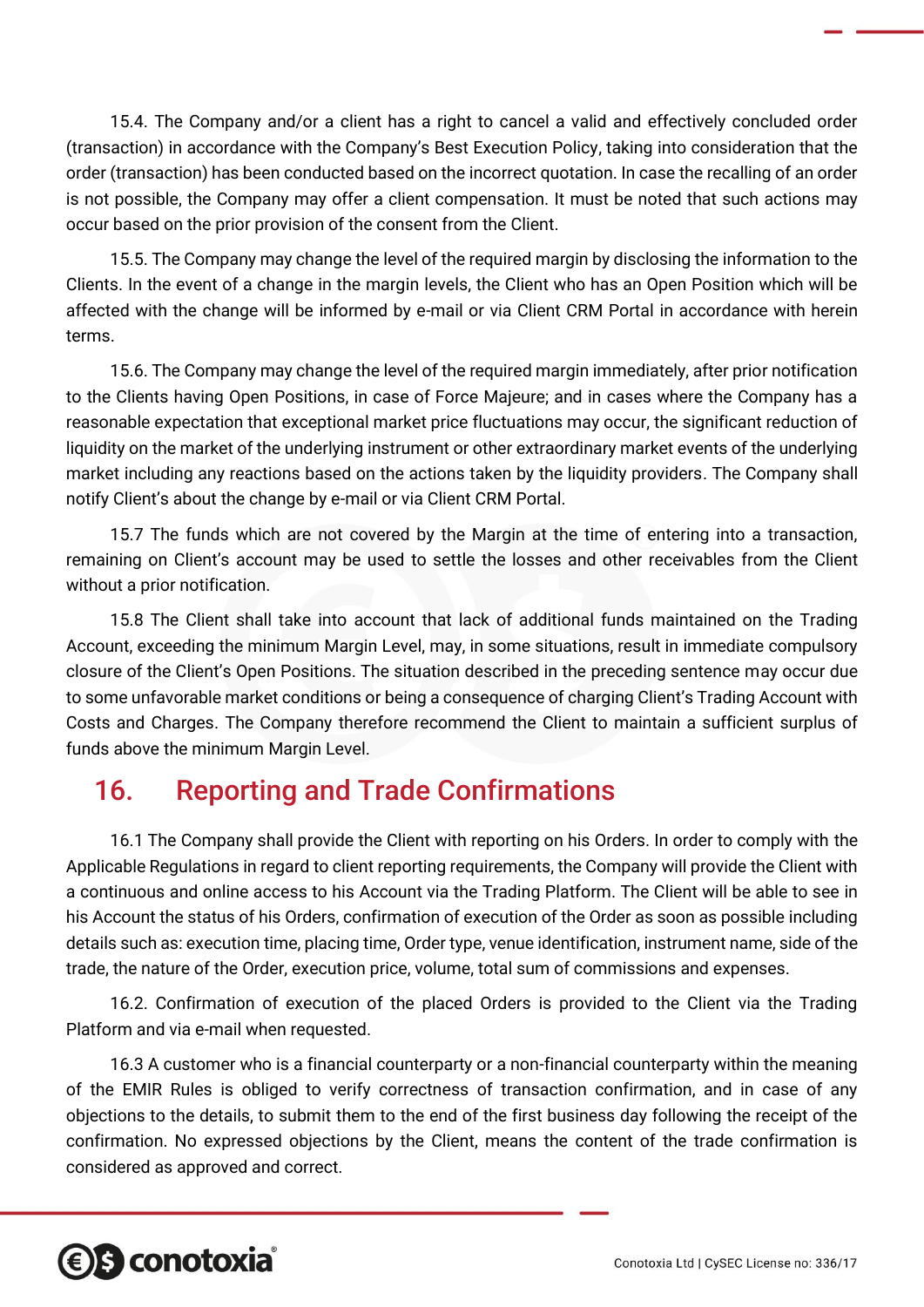16.4 According to the EMIR requirements, the Company at least twice a year, analyses the possibility to conduct a portfolio compression exercise in order to reduce their counterparty credit risk and engage in such a portfolio compression exercise in case of 500 or more OTC derivative contracts outstanding with a counterparty which are not centrally cleared. In case the Company comes to the conclusion that portfolio compression is necessary, the Company will inform the client and request additional consent to perform such action.

By accepting the following terms and conditions the client provides the Company with the consent to perform the portfolio compression if necessary.

The Company shall ensure that is able to provide a reasonable and valid explanation to the relevant competent authority for concluding that a portfolio compression exercise is not appropriate.

## 17. Client Money Handling Rules

17.1 Unless otherwise agreed with the Client in writing and to the extent allowed under Applicable Regulations, the Company will deal with any funds that it holds for the Client in accordance with the Applicable Regulations. This means that Client funds will be segregated from the Company's own money and cannot be used in the course of Company's business. The Company will promptly place any Client money into one or more Segregated Bank Account(s).

17.2 Unless agreed otherwise the Company shall not account to the Client for profits or interest earned on Client money (other than profit gained through trading Transactions from his Client Trading Account under this Agreement) and the Client waives all right to interest and the entire interest is the profit of the Company.

17.3 The Company may deposit Client money in overnight deposits and will be allowed to keep any interest which will be the profit of the Company.

16.4 The Company may hold Client money and the money of other clients in the same bank account (omnibus account).

17.5 The Company may deposit Client money with a third party who may have a security interest, lien or right of set-off in relation to that money.

17.6 In case where the financial instruments or funds of that client may be held by a third party on behalf of the Company, the Company takes full responsibility under the Applicable Regulations for any acts or omissions of the thirds party.

17.7 The Company is a member of the Investors Compensation Fund (ICF). So, depending on his classification, the Client may be entitled to compensation from the ICF in the event that the Company is unable to meet its obligations. More details are found in the Company's document "Investor Compensation Fund".

17.8 The Company shall have a general lien on all funds held by the Company or its Associates or its nominees on the Client's behalf until the satisfaction of his obligations. In case the Client fails to pay or settle any amount by the date on which the said amount is payable, the Company shall be entitled to debit the Client's Trading Account(s) with the said amount.

# **€ S** conotoxia®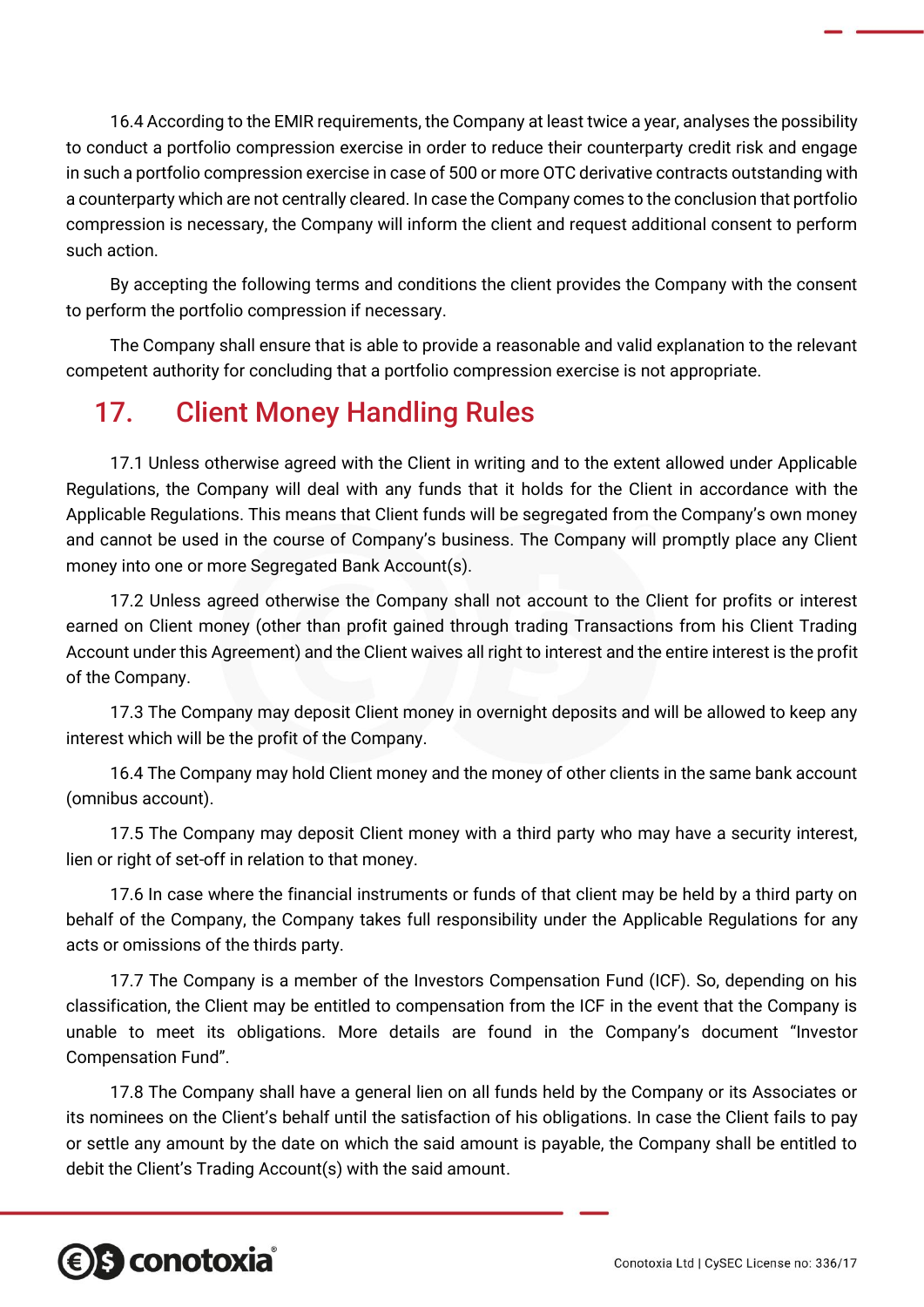17.9 The Company will carry out reconciliations of records and Client Money with the records and accounts of the money the Company holds in the Segregated Client Account(s) on a daily basis. If a transfer is required to or from the Segregated Client Account(s) this will be done three times every week. The Company has the right, but not an obligation, to carry out reconciliations and transfers more frequently, if it considers that this is necessary to protect the Company's or a Client's interests.

### 18. Client Trading Accounts

18.1. Client Trading Accounts may be opened in a range of currencies specified in the Announcement disclosed to the Clients.

18.2. When filling an Account Opening Application Form, the Client shall indicate the currency in which the Company opens the Client's Trading Account.

18.3. Investment effect on closing of a position and commission on a transaction expressed in the currency of a Financial Instrument are recalculated into the Account currency according to the cross rates determined on the basis of the latest offers presented in the Trading Platform.

18.4. The Company may limit the number of opened Accounts for one Client by communicating it through the Announcement sent via email or by informing a client through the phone.

18.5. The funds deposited on the Client's Trading Accounts may be subject to interest. In such case, information about the details will be disclosed to Clients in an Announcement.

18.6. The Company reserves the right as per the Dormant policy (annex I) to consider a client trading account dormant/inactive. In case a client account is considered as dormant/inactive and such account has positive cash balance, the monthly fee will be imposed of 10 EUR or equivalent depending on a client chosen trading account currency which will be charged within the first three (3) days of the month following the twelfth month of inactivity.

In case a client does not response to the information regarding the charges for a period of three (3) consecutive months after the twelve (12) months of inactivity, the Company may close a client trading account after a prior information was sent to a client. If a client's dormant/inactive account has zero cash balance the monthly fee shall not be imposed.

The Company will consider a client's trading account as dormant/inactive in case a client did not log in to a trading account and /or did not initiated any trading activity or did not carried out any transactions.

Where a client has more than 1 (one) trading accounts and at least one of this trading accounts was active, then no inactivity fee will apply. It should be noted that the Company ensures and keeps the correspondence with each client and informs them by email that their account is being treated as dormant/inactive.

18.7. The Company requires the client to provide full and updated due diligence documents at all times. The Company shall notify the client at least thirty (30) days prior in case any of the provided documents is about to expire. On the expiration day, the Company shall contact the client once again to provide the expired document. In case the client fails to provide the requested documents within five (5) business days, the client's account will be switched to close-mode only, which means client will not be

# *<b>€S* conotoxia®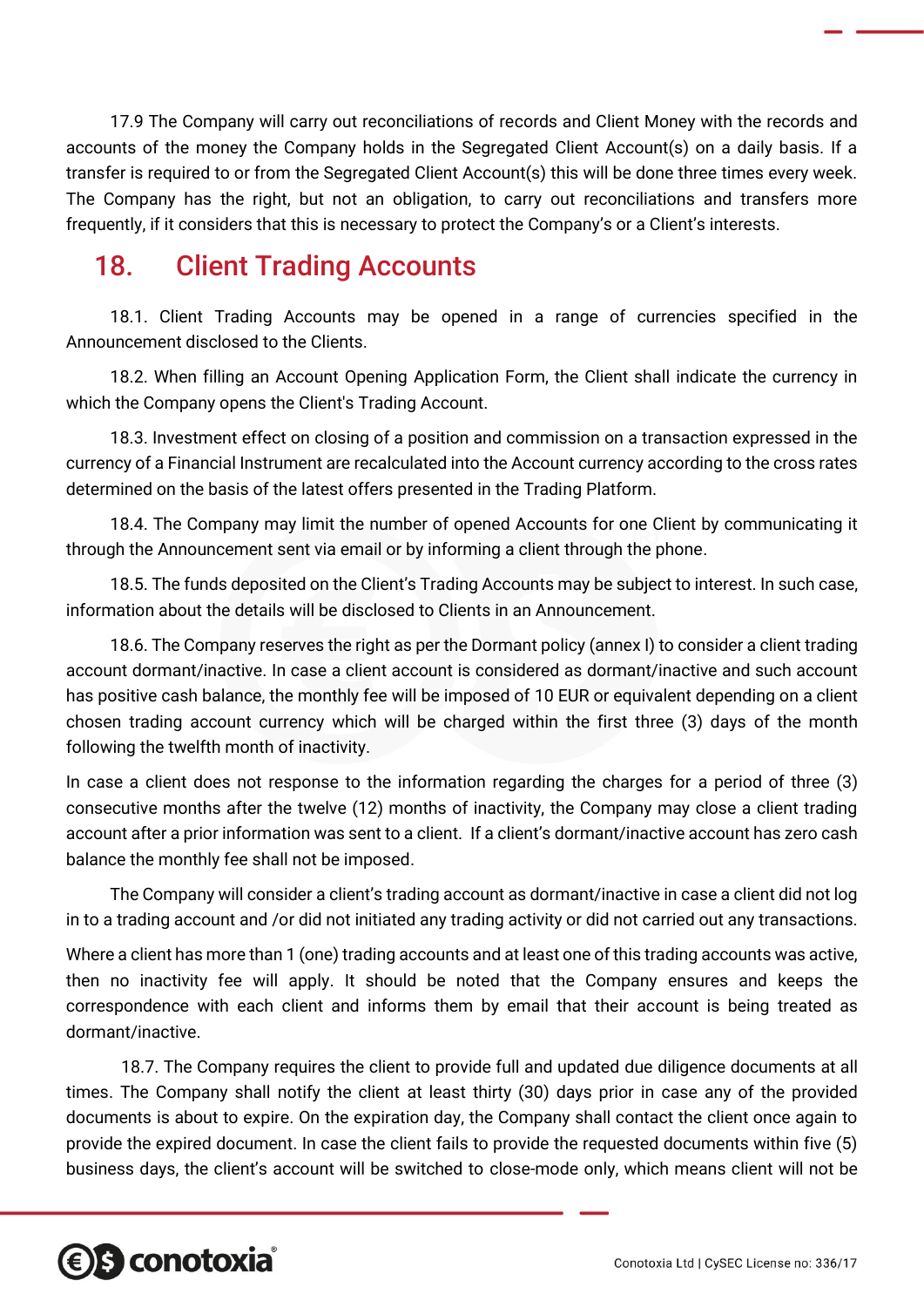able to perform any transactions, except for closing his open positions, until the requested document is provided.

18.8. In accordance with the Applicable Regulations the Company is obliged to perform the verification of the identity of the Client/or the beneficial owner. If the Client fails to provide the Company with the adequate documents required to perform the verification the Company will refuse to accept the Client.

#### 19. Deposits

19.1. Deposits into Clients Trading Account may be processed with use of one of the method made available to its Clients by the Company.

19.2. In the event of a Deposit to a Client's Trading Account in a different currency than the Account Currency, the currency conversion is effected by the bank in which the Company deposits Client's money, at the exchange rates applied by the bank.

19.3. Deposit on the Client's Trading Account shall be made immediately, but not later than on the next working day after the cash is effectively transferred to the Company's account.

19.4. The Company does not execute the Client's instruction to transfer funds between the Client's Trading Accounts if the accounts are in a different currency.

#### 20. Withdrawals

20.1. Withdrawals from the Clients Trading Accounts may be processed with use of one of the methods made available to its Clients by the Company.

20.2. The Client may not withdraw the money to the bank account which he does not own. By submitting a Withdraw instruction, the Client is required to indicate the bank account belonging to him.

20.3. The Client is allowed to withdraw from Account an excess over the Margin Call (warning) level. The Company draws the Clients' attention to the fact that if the withdrawal is made in the maximum available amount, small change of the financial instrument price may result in immediate, automatic closure of Customer Opened Positions.

20.4. The Company can refuse to execute the Client's Instructions in case it reasonably suspects that it is related to money laundering, financing terrorism or other suspicious or illegal activity or subject to other Applicable Regulations. In such case, the Company may take required actions in accordance with the Applicable Regulations.

20.5. Withdrawal instruction shall be initiated immediately in the Company working hours, no later than the next working day after submission of the Withdrawal.

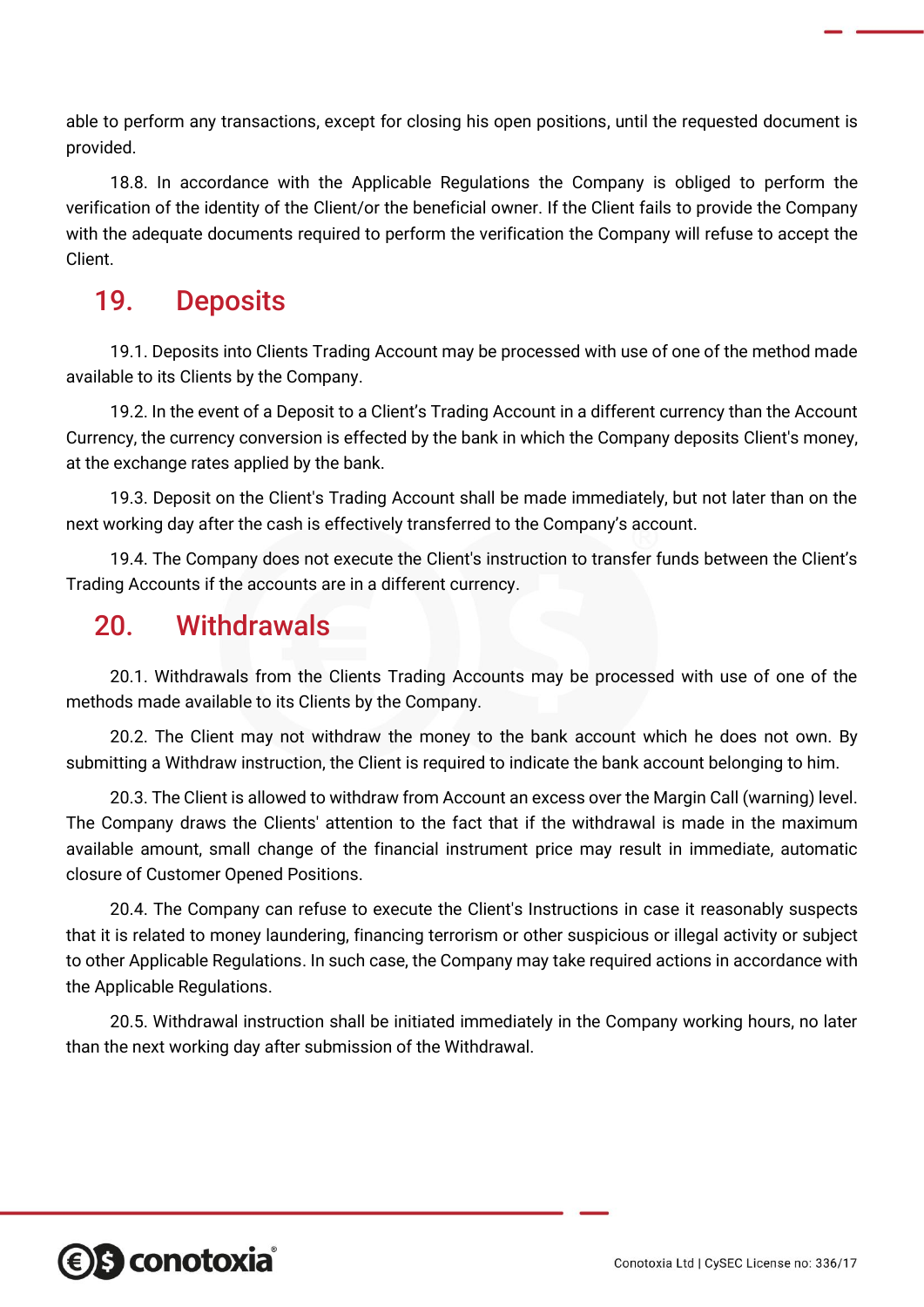### 21. Lien

21.1. The Company shall have a general lien on all funds held by the Company on the Client's behalf until the satisfaction of his obligations under this Agreement which aim is solely to secure the performance of the obligations of the Client in accordance with this Agreement.

#### 22. Fees, Taxes and Inducements

22.1. The Company shall charge the Client fees and commissions, according to the Costs and Charges, for the provided services.

22.2. The Company may temporarily suspend or reduce the amount of the fees and commissions charged based on the Costs and Charges. Such information shall be disclosed to the clients.

22.3. Fees and commissions are debited by the Company on the Clients Trading Account without a separate clients Instructions.

22.4. Commissions for the order execution shall be collected at the time of the execution of the transaction.

22.5. As stated in pt. 9.4 the Company may increase the spread derived from the Liquidity Providers offers by additional spread and/or commission of the Company.

22.6. Should the Company pay or receive any fees or inducements for the introduction of the Client, it shall notify the Client accordingly in compliance with the Applicable Regulations.

#### 23. Swaps and Financing

23.1. In case of maintaining Open Positions on Forex Financial Instruments until the end of the Business Day (17:00 EST), the Company shall calculate the swap points for each position remaining open at the end of the Business Day.

23.2. The amount to be debited or credit to the Client's Trading Account is derived from the swap points specified by the Company in the Contract Specification Document.

23.3. Amounts resulting from swap points, shall be credited or debited to the Client's Trading Account at the time of their accrual.

23.4. In case of maintaining Open Positions on CFD Instruments until the end of the Business Day (17:00 EST), the Company shall calculate the financing points for each position remaining open at the end of the Business Day. Amounts resulting from financing points, shall be credited or debited to the Client's Trading Account at the time of their accrual

23.5. The amount to be debited or credit to the Client's Trading Account is derived from the financing points specified by the Company in the Contract Specification Document.

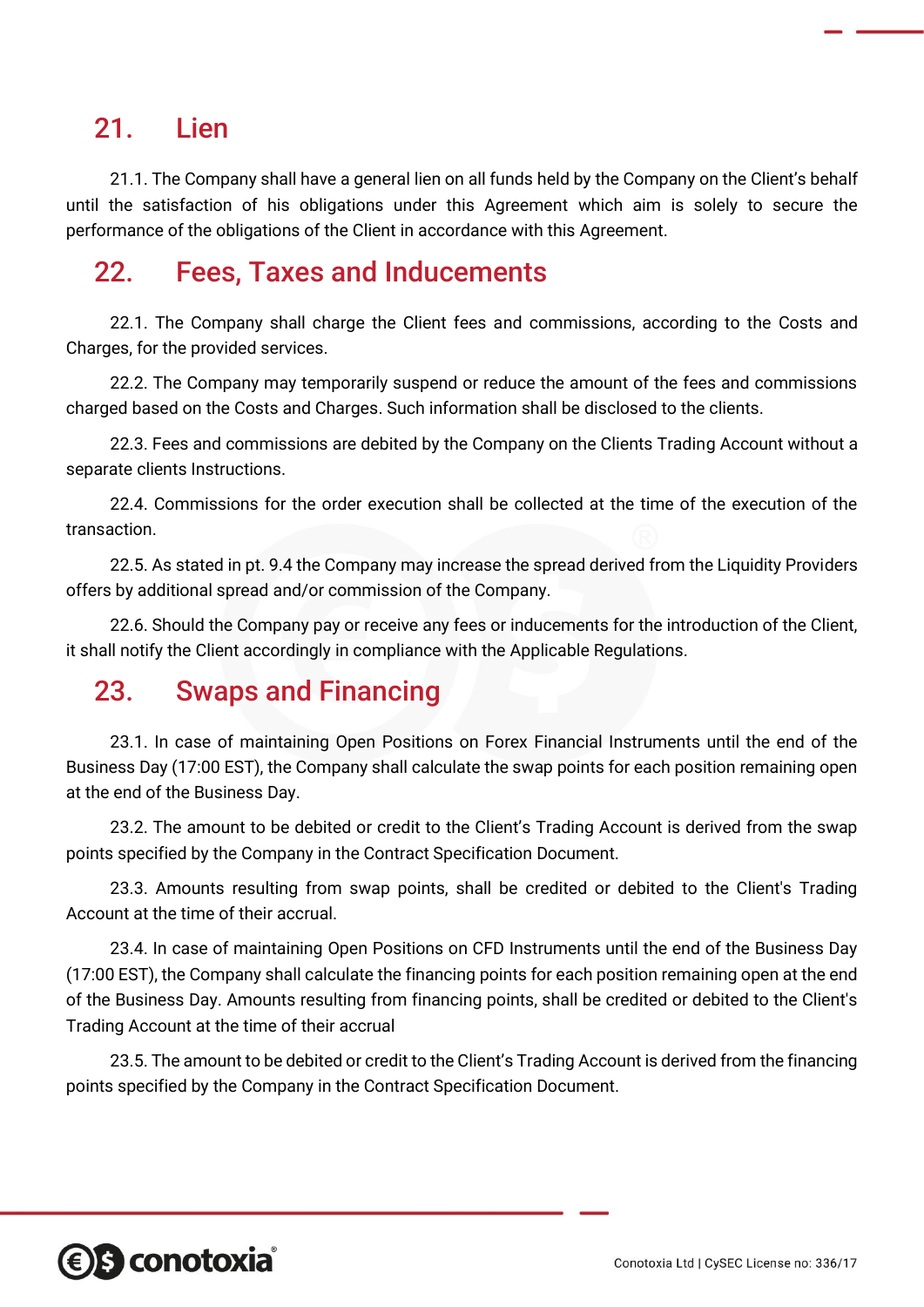### 24. Language

24.1. The Client acknowledges that the Company's official language is the English language and the Client should always read and refer to the main Website in English language for all information and disclosures about the Company and its activities. Translation or information provided in any other languages other than English is for informational purposes only and do not bind the Company or have any legal effect. In the event of a dispute the respective English version shall prevail.

### 25. Methods of Communications and Written Notices

25.1. Unless the contrary is specifically provided in this Agreement, any notice, request or other communication to be given to the Company by the Client (other than placing Orders) shall be sent via the registered in the company records email of the Client, by telephone (registered in company records, so long as the Company is able to confirm the Clients identity according to paragraph 11.2) or in writing to the Company's address and shall be deemed delivered only when actually received by the Company at:

a) Address: Chrysorroiatissis 11, 3032 Limassol, Cyprus

b) E-mail: [support@cy.conotoxia.com](mailto:support@cy.conotoxia.com)

It must be noted that, a prospective client or a client, may contact the Company through its Branches either by visiting the offices or through the contact channels provided on the Company's website.

25.2. In order to communicate with the Client, unless specifically instructed otherwise, the Company may use any of the following methods: e-mail, Client CRM Portal, telephone, post, or the Company's Website, which are considered as sufficient means of communication.

25.3. The following methods of communication are considered as Written Notice from the Company to the Client: e-mail, Client CRM Portal or the Company's Website, and a client is obliged to regularly check for any possible announcements in the listed sources.

25.4. The following methods of communication are considered as Written Notice from the Client to the Company: e-mail, Client CRM Portal or post.

25.5. Without prejudice to paragraph 24.8., any communications sent to either Party, as applicable, (documents, notices, confirmations, statements, reports etc.) are deemed received:

(a) If sent by email, within one hour after emailing it and provided the email has left from the sender's server,

- (b) If sent by the Client CRM Portal, immediately after sending it,
- (c) If sent by telephone, once the telephone conversation has been finished,
- (d) If sent by post, seven calendar days after posting it,
- (e) If posted on the Company Webpage, within one hour after it has been posted.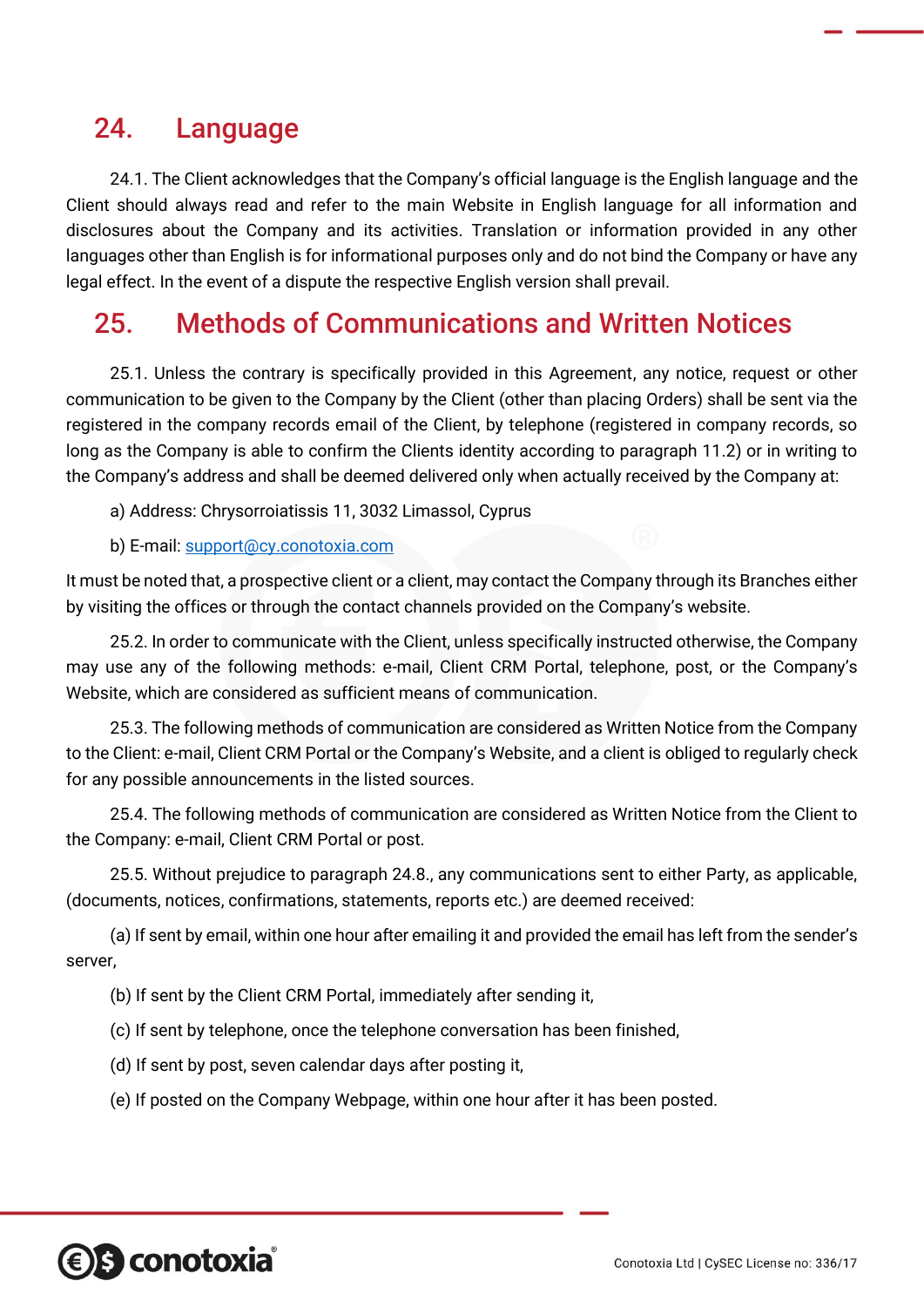25.6. In order to communicate with the Client the Company will use the contact details provided by the Client whilst opening the Client Trading Account or as updated later on. The Client has an obligation to notify the Company immediately of any change in the Client's contact details.

25.7. The Client shall be able to call the Company within its normal working hours. The Company may contact the Client outside its normal working hours.

25.8. Any Written Notices sent to the Company shall have to be received within the working hours of the Company. Notwithstanding paragraph 24.5., any Notices received outside the normal working hours shall be treated as being received the following Business Day.

# 26. Personal Data, Confidentiality, Recording of Telephone Calls and Records

26.1. The Company will use, store, process and handle personal information provided by the Client in connection with the provision of the Services, in accordance with the Regulation (EU) 2016/679 of the European Parliament and of the Council of 27 April 2016 on the protection of natural persons with regard to the processing of personal data and on the free movement of such data and repealing Directive 95/46/EC (General Data Protection Regulation).

26.2. The Company shall provide the Client with confidentiality about the possession, turnover, balance of the Accounts, Orders details, executed transactions, the scope of provided services and the Client's personal data within the boundaries set by separate regulations.

26.3 The Company may collect client information directly from the Client (in his completed Account Opening Application Form or otherwise) or from other persons including, for example, credit reference agencies, fraud prevention agencies and the providers of public registers.

26.4. By accepting the Terms and Conditions, the Client agrees and authorizes the Company to disclose Client information (including recordings and documents of a confidential nature) in the following circumstances:

a) Where it is necessary to perform the client's due diligence and for the purpose of ongoing monitoring/updating client's profile

b) Where required by law or a competent Court,

c) Where requested by CySEC or any other regulatory authority having control or jurisdiction over the Company or the Client or their associates or in whose territory the Company has Clients,

d) To relevant authorities to investigate or prevent fraud, money laundering or other illegal activity,

e) To the Company's professional advisors provided that in each case the relevant professional shall be informed about the confidential nature of such information and commit to the confidentiality herein obligations as well,

f) To credit reference and fraud prevention agencies, third authentication service providers and other financial institutions for credit checking, fraud prevention, anti-money laundering purposes, identification or due diligence checks of the Client. To do so they may check the details the Client supplied against any

# **e)s conotoxia**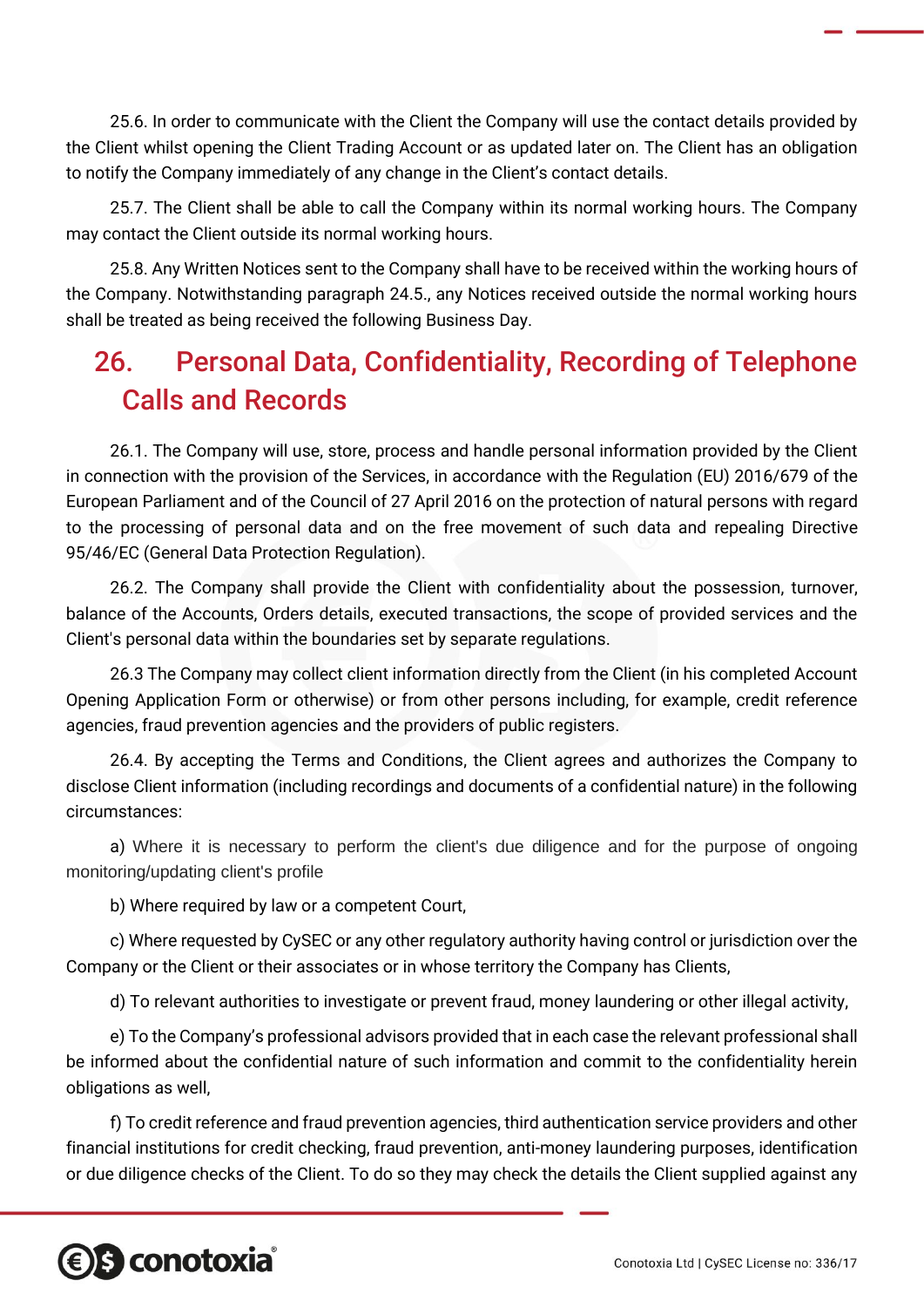particulars on any database (public or otherwise) to which they have access. They may also use Client details in the future to assist other companies for verification purposes. A record of the search will be retained,

g) To other service providers who create, maintain or process databases (whether electronic or not), offer record keeping services, email transmission services, messaging services or similar services which aim to assist the Company collect, storage, process and use Client information or get in touch with the Client or improve the provision of the Services under this Agreement,

h) To data reporting service providers,

i) Where necessary in order for the Company to defend or exercise its legal rights,

j) At the Client's request or with the Client's consent.

26.5. Orders and instructions placed by the phone shall be recorded on durable mediums that allow them to be read throughout the retention period specified in the Applicable Regulations. Recordings will be the sole property of the Company

26.6. The Client accepts that recordings, referred to in paragraph 25.5. shall be the basis for settling any dispute concerning the execution of the Order.

26.7 Under Applicable Regulations, the Company will keep records containing Client personal data, trading information, account opening documents, communications and anything else which relates to the Client for at least five years after termination of the Client Agreement.

## 27. Amendment of the Agreement

27.1. The Company may without prior consent of a client upgrade or replace the Trading Platform or enhance the services offered to the Client if it reasonably considers this is to the Clients advantage and there is no increased cost to the Client.

27.2 The Company has the right to amend this Terms and Conditions and other documents and terms of business between the Company and the Client also in respect of the Opened Positions if any of the following important reasons occur:

- a. change of regulations, which have or may have an impact on the Company, including services provided by the Company;
- b. necessity to adapt the terms of the Agreement to the Applicable Regulations;
- c. necessity to adapt the Agreement to the requirements relating to consumer protection;
- d. change in the scope of provided services, the manner of services provision or change in the scope of Company's business activity;
- e. introduction of new products or services to the offer of the Company or change of the Company's offer concerning the modification of products or services, including the scope and manner of their provision;
- f. necessity to adjust the Agreement to market conditions, including technological changes, offers of competing investment firms and/or changes in the functioning of derivatives market;
- g. implementation of legal changes affecting the increase in the cost of maintaining the Trading Account or the cost of providing services;

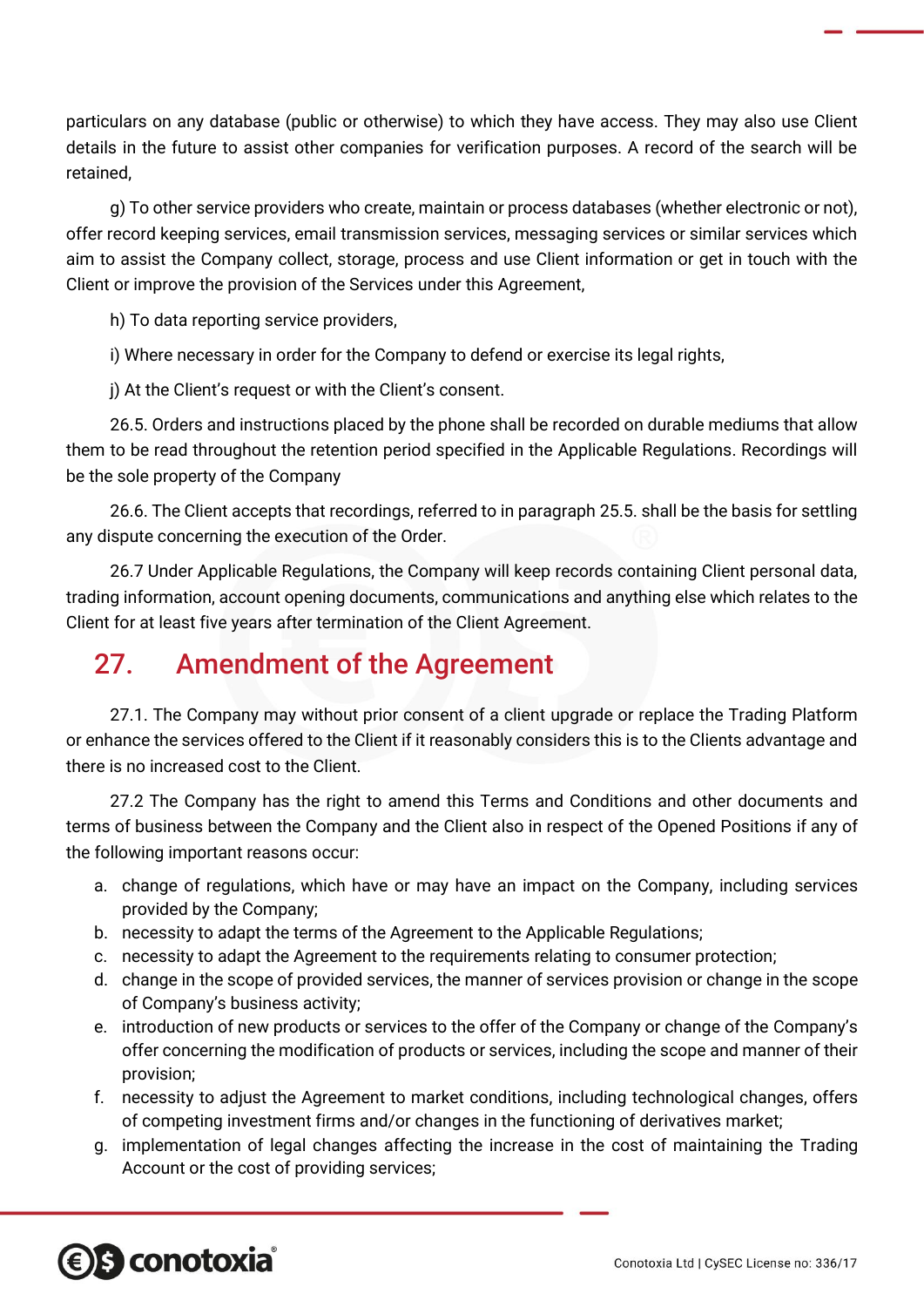- h. changes in the interpretation of Applicable Regulations, being a consequence of court rulings, resolutions, recommendations, decisions or other acts of state bodies;
- i. necessity to adapt the Agreement to the decisions, recommendations, guidelines or other positions of the supervision authorities;
- j. introduction of charges related to the implementation of new services or products;
- k. change of the scope, form or manner of performing services, in particular in order to adapt them to the market conditions, technological changes, current standards of the brokerage activity etc.;
- l. change in the level of inflation;
- m. increase of the cost of operating the Trading Account or the cost of services provided by the Company, in particular as a result of changes in the prices of telecommunication connections, energy, transaction settlement costs, postal services and other costs incurred by the Company in the benefit of capital market institutions, including costs incurred through co-operators.

27.3. Irrespective of other provisions the Company is entitled to change with immediate effect, also in respect of Opened Positions:

- a. the value of the required Margin, in case where one of the following events occurs or the Company considers that it is highly probable that in the nearest future one of the event will occur. The events are as follows: (i) extraordinary volatility of the price of the underlying instrument (ii) loss or significant decrease of liquidity of the underlying instrument's market (iii) other extraordinary event on the underlying instrument's market (iv) Force Majeure event;
- b. the spreads, swap points or rollover dates published on the Website;
- c. the terms of business with the Client have been changed due to immediate change of the costs of market infrastructure or costs and conditions imposed by the Company's liquidity providers, which are independent from the Company, such as in particular: securities' or underlying instruments' borrowing costs, custody fees, market access fees, execution costs on trading venues, taxes, stamp duties;
- d. the Margin or fees and other charges if it results in lowering the costs for the Client;
- e. the terms of business between the Company and the Client for the purposes of introducing new products and functionalities;
- f. the terms of business between the Company and the Client if so required by the Applicable Regulations, decisions or guidelines of public authorities.

27.4. In the event of a change in the provisions of the Agreement or Costs and Charges pursuant to 26.2, the Company shall provide the Client at least 14 days advance notice period prior to the changes comes into effect.

27.5. Modified Agreement and Costs and Charges the Company shall disclose to the Client in electronic form to the e-mail address provided by the Client and via the Client CRM Portal.

27.6. In case of favorable changes, for the Client, it is permissible to inform the Client only in electronic form to the e-mail address provided by the Client or through the CRM Client Portal.

27.7. The Client, not expressing his consent for the proposed changes to the Agreement or the Costs and Charges, may, prior to the effective date, raise objections and terminate the Agreement at the notice of termination or with immediate effect.

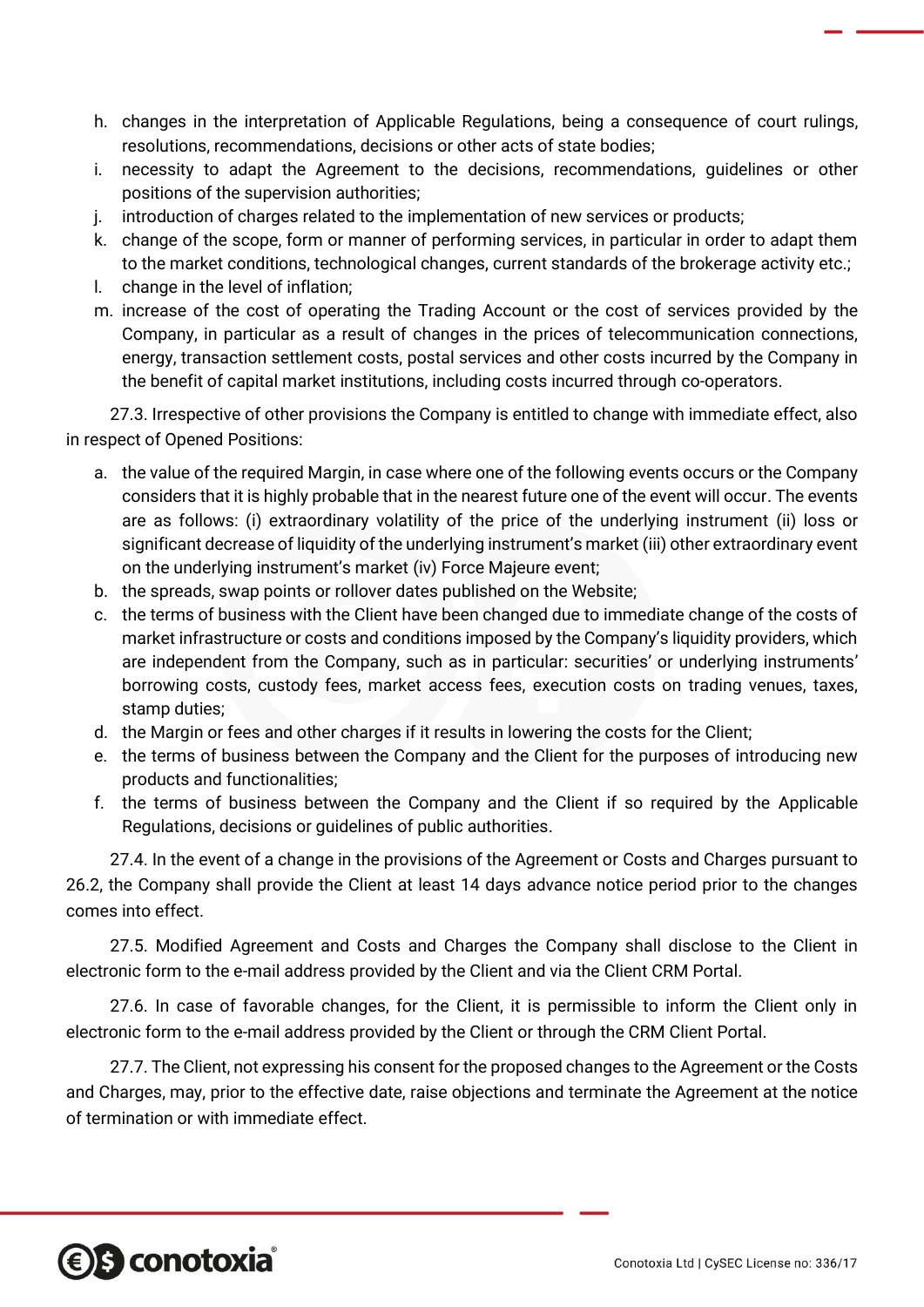27.8. Where the Customer objects in accordance with paragraph. 26.7, but does not terminate the Agreement, the Agreement shall expire on the date preceding the effective date of the proposed amendment.

27.9. No objection by the Client against proposed changes is considered to be a consent to change the provisions of the Agreement or the Costs and Charges.

#### 28. Termination and Results of Termination

28.1. The Parties may terminate the Agreement with a 14 days' notice. The term of notice shall begin on the day the notice is delivered to the other party.

28.2. Closing the Account, the Company calls the Client to close all Open Positions and to Withdraw the cash balance within the notice period.

28.3. Once notice of termination of this Agreement is sent and before the termination date:

a) the Client will have an obligation to close all his Open Positions,

b) the Client will have an obligation to submit a Withdrawal order,

c) the Company will be entitled to refuse to accept new Orders from the Client.

28.4. Upon Termination date the Company has the right to close the Client's Open Positions.

28.5. Liquidation of the Account occurs after the termination or expiration of the Agreement provided all Open positions are closed and balance of the Account is equal to zero.

28.6. The Company may terminate the Client's Agreement in case of:

1) breach by the Customer of the material terms of the Agreement,

2) non-payment by the Client, despite the call, fees and commissions given in the Costs and Charges,

3) if there are no cash on the Account for the next 3 calendar months, no transactions were made and no positions are opened,

4) withdrawal of the Company from offering the service specified in the Agreement,

5) disclosure of the Client's submission of false statements or submission of false or untrue documents,

6) unlawful use of the Account.

28.7. The Agreement expires in case of receiving a written, confirmed, by the competent authority, information about the death of the Client. In such case the Company is entitled to close all Open Positions on the Client's Trading Accounts.

#### 29. Force Majeure

29.1. A Force Majeure Event includes without limitation each of the following and which makes it impossible or very impractical for the Company to comply with the Agreement:

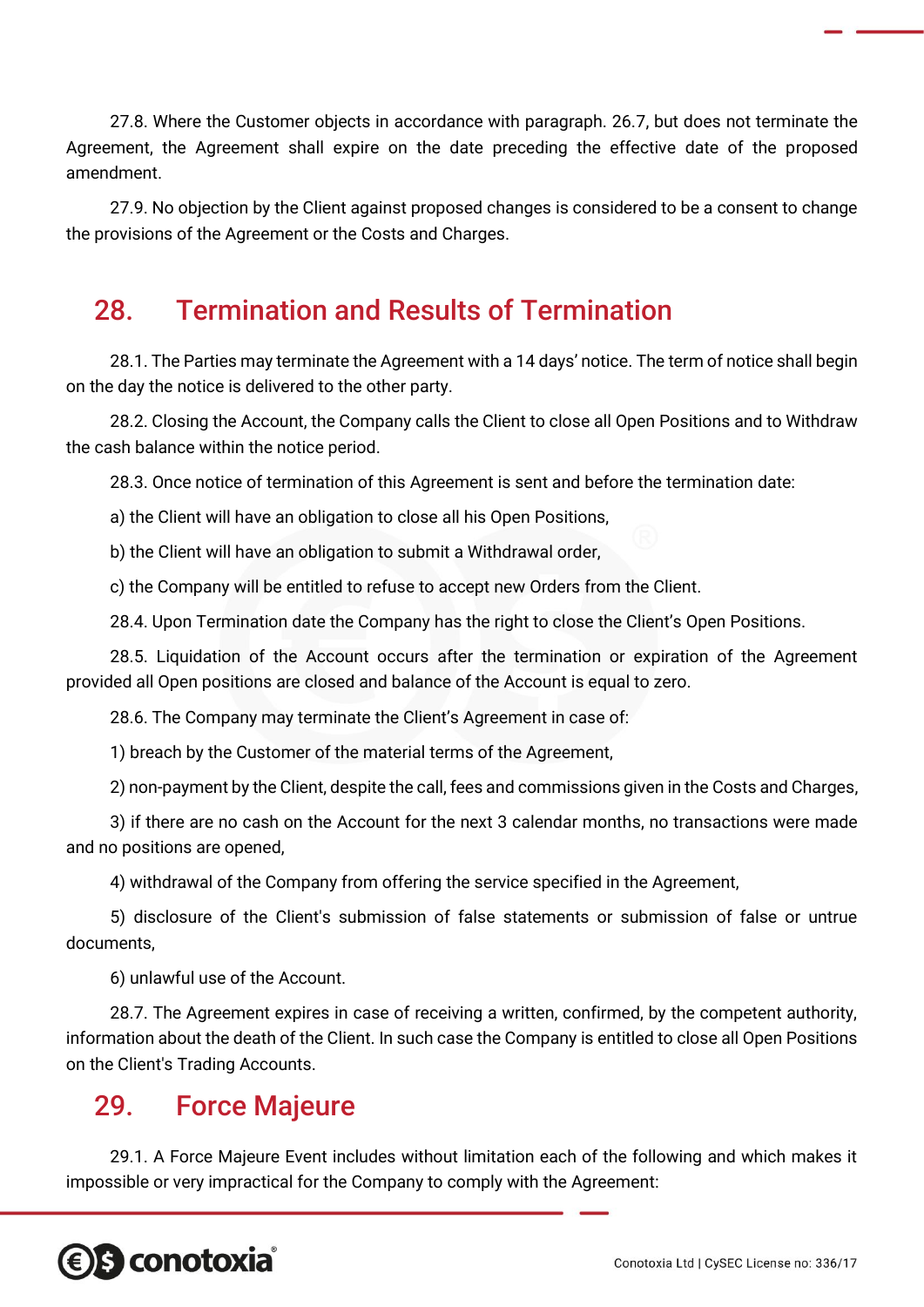a) Government actions, the outbreak of war or hostilities, the threat of war, acts of terrorism, national emergency, riot, civil disturbance, sabotage, requisition, or any other international calamity, economic or political crisis,

b) Act of God, earthquake, tsunami, hurricane, typhoon, accident, storm, flood, fire, epidemic or other natural disaster,

c) Suspension of trading on a market or the liquidation or closure of any market, or the fixing of minimum or maximum prices for trading on a market to which the Company relates its Quotes, or the imposition of limits or special or unusual terms on the trading in any such market or a regulatory ban on the activities of any party (unless the Company has caused that ban), decisions of state authorities, governing bodies of self-regulating organizations, decisions of governing bodies of organized trading platforms,

d) A financial services moratorium having been declared by appropriate regulatory authorities or any other acts or regulations of any regulatory, governmental, supervisory, regulatory or supranational body or authority,

e) Breakdown, failure or malfunction of any electronic, network and communication lines (not due to the bad faith or willful default of the Company),

f) Any event, act or circumstances not reasonably within the Company's control and the effect of that event(s) is such that the Company is not in a position to take any reasonable action to cure the default.

29.2. If the Company determines in its reasonable opinion that a Force Majeure Event exists (without prejudice to any other rights under the Agreement) the Company may without prior notice and at any time take any or all of the following steps, as necessary:

a) Suspend or modify the application of any or all terms of the Agreement to the extent that the Force Majeure Event makes it impossible or impractical for the Company to comply with them,

b) Take or omit to take all such other actions as the Company deems to be reasonably appropriate in the circumstances with regard to the position of the Company, the Client and other clients,

c) Shut down the Trading Platform, in case of malfunction, for maintenance or to avoid damage,

d) Refuse to accept Clients Orders,

e) Increase Margin requirements without notice,

f) Increase Spreads,

g) Decrease Leverage.

29.3. Except as expressly provided in this Agreement, the Company will not be liable or have any responsibility for any type of loss or damage arising out of any failure, interruption, or delay in performing its obligations under this Agreement where such failure, interruption or delay is due to a Force Majeure event.

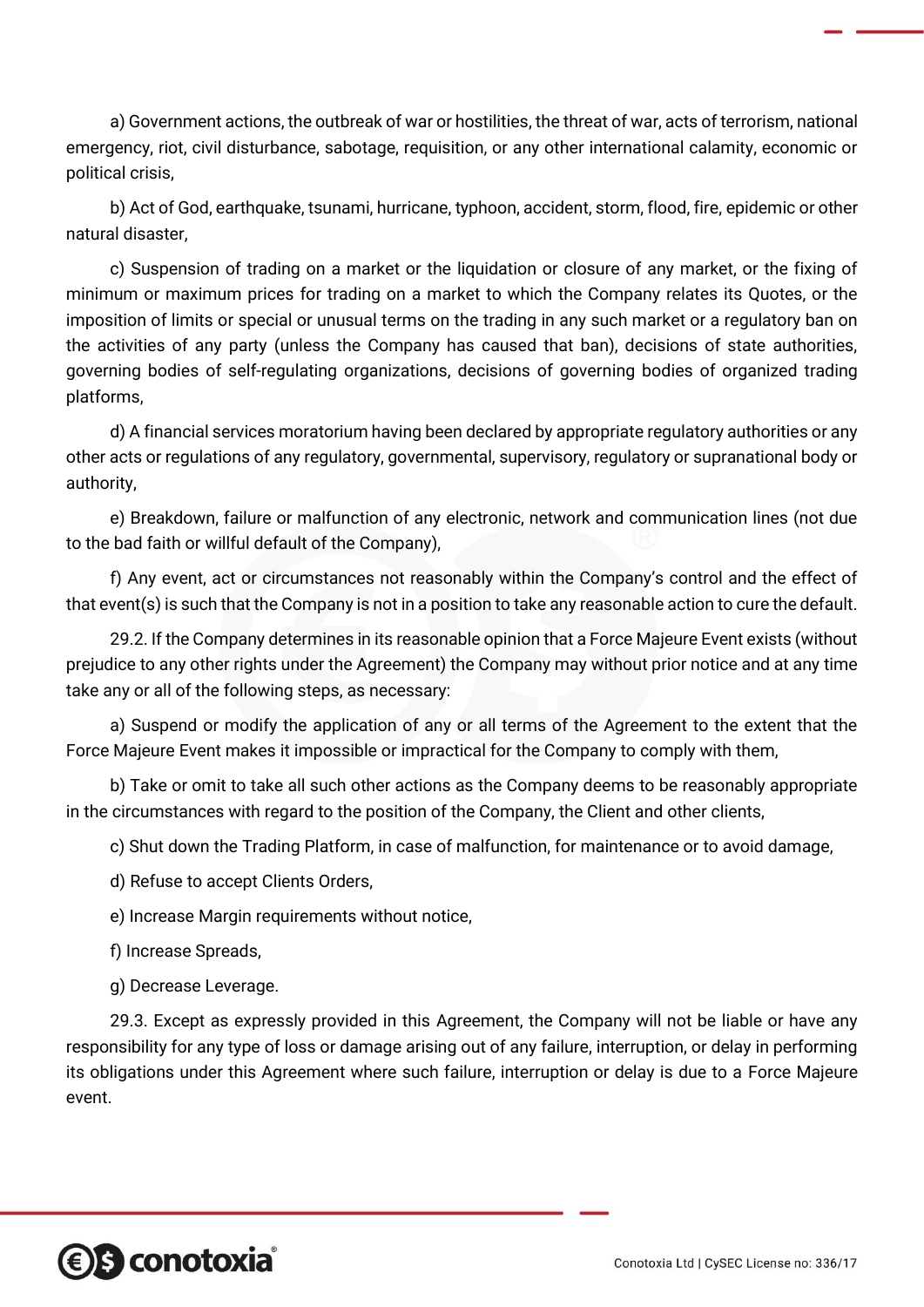# 30. Limitations of Liability and Indemnity

30.1 In the event the Company provides information, recommendations, news, information relating to transactions, market commentary or research to the Client (or in newsletters which it may post on its Website or provide to subscribers via its Website or otherwise), the Company shall not, in the absence of its fraud, willful default or gross negligence, be liable for any losses, costs, expenses or damages suffered by the Client arising from any inaccuracy or mistake in any such information given.

30.2 The Company will not be held liable for any loss or damage or expense or loss incurred by the Client in relation to, or directly or indirectly arising from but not limited to:

a) Any error or failure in the operation of the Trading Platform,

b) Any delay caused by the Trading Platform,

c) Transactions made via the Trading Platform,

d) Any failure by the Company to perform any of its obligations under the Agreement as a result of Force Majeure Event or any other cause beyond its control,

e) The acts, omissions or negligence of any third party,

f) The actions of the persons which obtained the Client's Access Data in an unauthorized manner,

g) All Orders given through and under the Client's Access Data,

h) A delay transmitting any Order for Execution.

30.3 If the Company incurs any claims, damage, liability, costs or expenses, which may arise in relation to the execution or as a result of the execution of the Agreement and/or in relation to the provision of the Services and/or in relation to any Order it is understood that, unless agreed otherwise, the Company bears no responsibility whatsoever and it is the Client's responsibility to indemnify the Company for such.

30.4 The Company shall in no circumstances be liable to the Client for any consequential, special or indirect losses, damages, loss of profits, loss of opportunity (including in relation to subsequent market movements), costs or expenses the Client may suffer in relation to the Agreement.

30.5 As a result of settlement of all opened positions on the Trading Account the balance of the available funds of the Client shall not be negative.

#### 31. Representations and Warranties

31.1. The Client represents and warrants to the Company the following:

a) The Client is over 18 years old.

b) The Client is not a resident of Japan, USA, Canada and Turkey and FATF blacklisted countries as the Company does not accept Clients from these countries and from any other countries where special legal conditions or limitations exists.

c) The Client is of sound mind and capable of taking decisions for his own actions.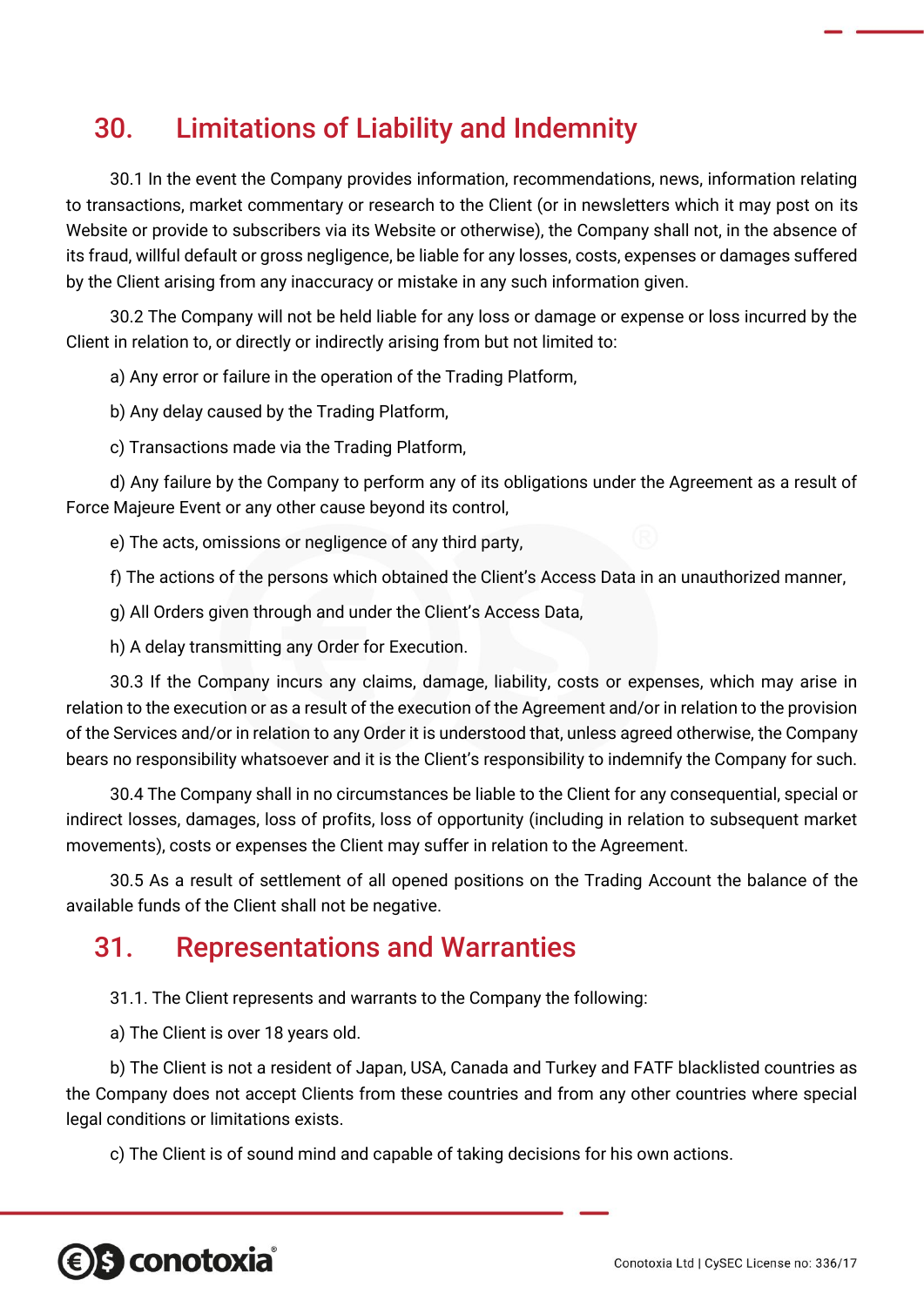d) The Client is duly authorized to enter into the Agreement, to place Orders and to perform its obligations hereunder.

e) The Client is an individual who has completed the Account Opening Application Form.

f) The information provided by the Client to the Company in the Account Opening Application Form and at any time thereafter is true, accurate and complete and the documents handed over by the Client are valid and authentic.

g) The Client has read, fully understood and accepts the terms of the Agreement. By accepting the Agreement, Client enters into legally binding agreement with us. The Agreement shall be binding upon and shall inure to the benefit of the parties and their permitted successors and assigns.

h) The Client has read and understands the Risk Disclosure.

i) The Client is acting as a principal and not as agent or representative or trustee or custodian on behalf of someone else.

j) The Client funds used for trading are not in any direct or indirect way the proceeds of any illegal activity or used or intended to be used for terrorist financing.

k) All actions performed under the Agreement will not violate any law or rule applicable to the Client or to the jurisdiction in which the Client is resident, or any agreement by which the Client is bound or by which any of the Client's assets or funds are affected.

l) The Client is not a Politically Exposed Person and does not have any relationship (for example relative or business associate) with a person who holds or held in the last twelve months a prominent public position. If the above statement is untrue and in the event that the Client has not disclosed this already in the Account Opening Application Form, he will inform the Company as soon as possible will notify the Company if at any stage during the course of this Agreement he becomes a Politically Exposed Person.

#### 32. Complaints and Disputes

32.1 If the Client wishes to report an error or a complaint, he should proceed according to Compliant Handling Policy and Procedure.

# 33. Applicable and Governing Law and Applicable **Regulations**

33.1. All disputes and controversies arising out of or in connection with the Agreement shall be settled in court in Cyprus.

33.2. This Agreement is governed by the Laws of Cyprus.

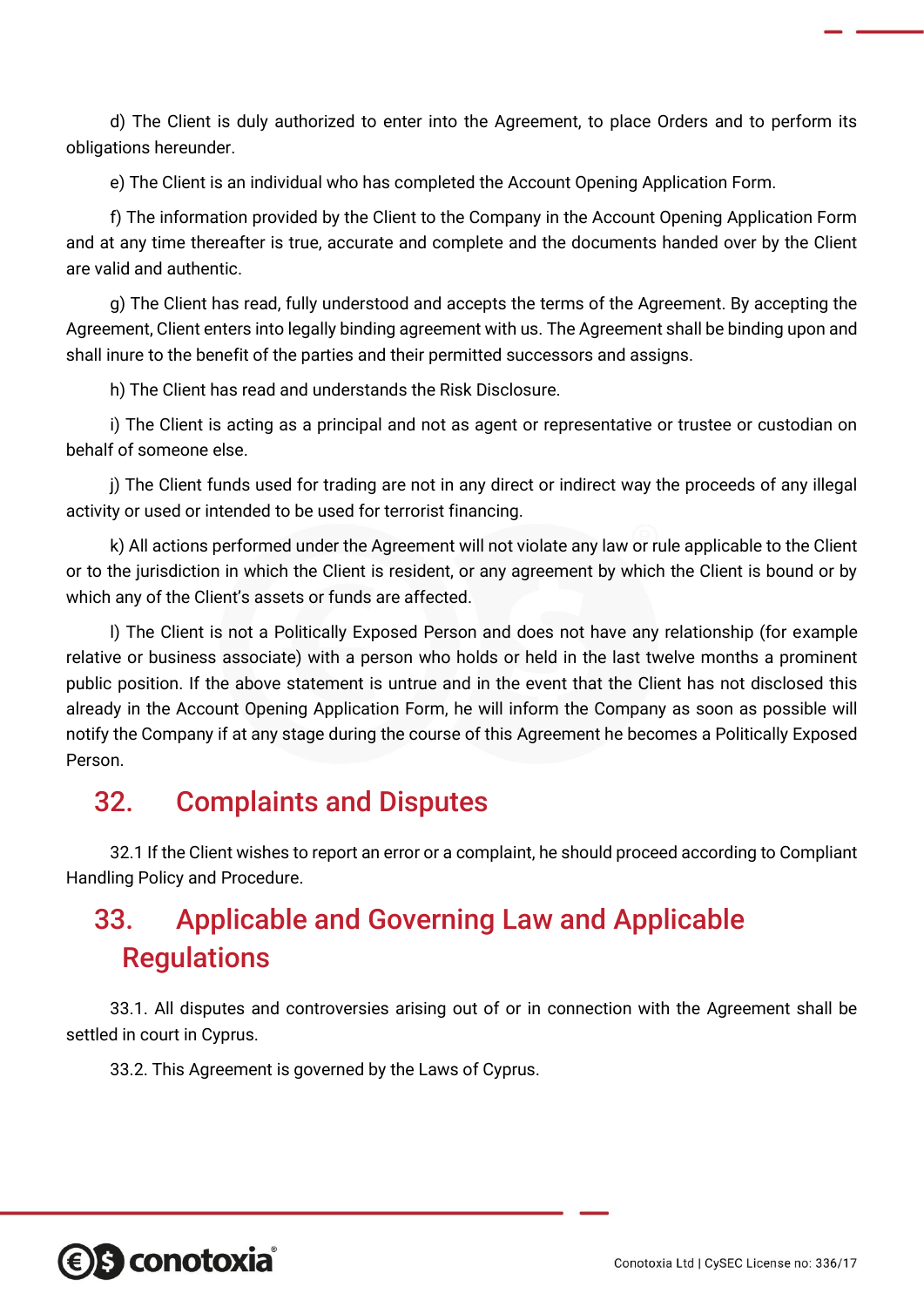### 34. Severability

34.1. Should any part of this Agreement be held by any Court of competent jurisdiction to be unenforceable or illegal or contravene any rule, regulation or by law of any Market or regulator, that part will be deemed to have been excluded from this Agreement from the beginning, and this Agreement will be interpreted and enforced as though the provision had never been included and the legality or enforceability of the remaining provisions of the Agreement or the legality, validity or enforceability of this provision in accordance with the law and/or regulation of any other jurisdiction, shall not be affected.

### 35. Non-Exercise of Rights

35.1 The Company's failure to seek redress for violations, or to insist upon strict performance, of any condition or provision of this Agreement, or its failure to exercise any or part of any of right or remedy to which the Company is entitled under this Agreement, shall not constitute an implied waiver thereof.

### 36. Assignment

36.1. The Company may at any time sell, transfer, assign or novate to a third party any or all of its rights, benefits or obligations under this Agreement or the performance of the entire Agreement subject to providing 14 Business Days prior Written Notice to the Client and with the reservation of the Applicable Regulations. This may be done without limitation in the event of merger or acquisition of the Company with a third party, reorganization of the Company, winding up of the Company or sale or transfer of all or part of the business or the assets of the Company to a third party.

36.2. It is agreed and understood that in the event of transfer, assignment or novation described in paragraph 35.1 above, the Company shall have the right to disclose and/or transfer all Client Information (including without limitation personal data, recording, correspondence, due diligence and client identification documents, files and records, the Client trading history) transfer the Client Account and the Client Money as required, subject to providing 14 Business Days prior Written Notice to the Client.

36.3. The Client may not transfer, assign, charge, novate or otherwise transfer or purport to do so the Client's rights or obligations under the Agreement.

### 37. Authorized Representative

37.1. The Client has no possibility of appointing authorized representative to the Account.

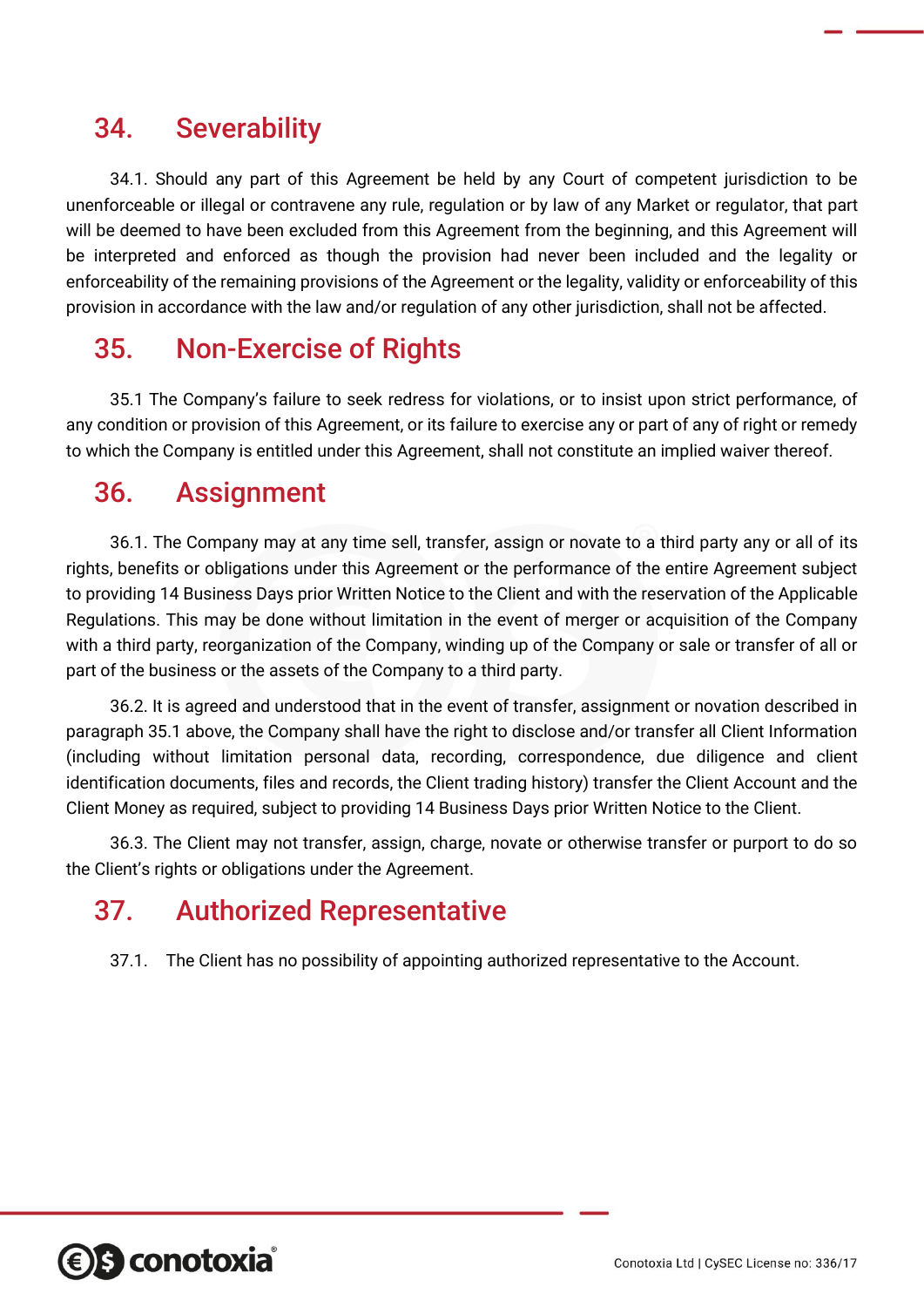#### Annex I

#### Dormant Account Policy

#### 1. Purpose

As per the article 25(3)(a) of the Law 87(I) 2017, the Company must ensure that all information including marketing communications, addressed to clients or potential clients are fair, clear and not misleading.

For this purpose, the Company designed this policy to ensure all clients, prospective clients or former clients are informed adequately of any fees and/or actions taken by the Company in case a client account is assessed to be dormant/inactive.

#### 2. Dormant/Inactive Account

The Company reserves the right as per this policy to consider a client trading account dormant/inactive in case client does not present any activity on this trading account.

The Company will consider a client's trading account as dormant/inactive in case a client did not logged in to a trading account and /or did not initiated any trading activity or did not carried out any transaction.

Where a client has more than 1 (one) trading accounts and at least one of this trading accounts was active, then no inactivity fee is applied.

It should be noted that the Company ensures and keeps a correspondence with each client and informs them by email that their account is being treated as dormant/inactive.

#### 3. Charges

In case a client account is considered as dormant/inactive and such account has positive cash balance, a monthly fee of 10/PLN/EUR/USD/GBP will be imposed. The amount will be charged within the first three (3) days of the month following the twelfth month of inactivity. If a client's dormant/inactive account has zero cash balance the monthly fee shall not be imposed.

In case a client does not response to the information regarding the charges for a period of three (3) consecutive months after the twelve (12) months of inactivity the Company may close a client trading account after a prior information was sent to a client.

#### 4. Reactivation of an account

In case a client wishes to reactive his dormant/inactive account, the Company will proceed with a completion of the Due Diligence Procedure if it was not completed before an account was categorized as dormant/inactive.

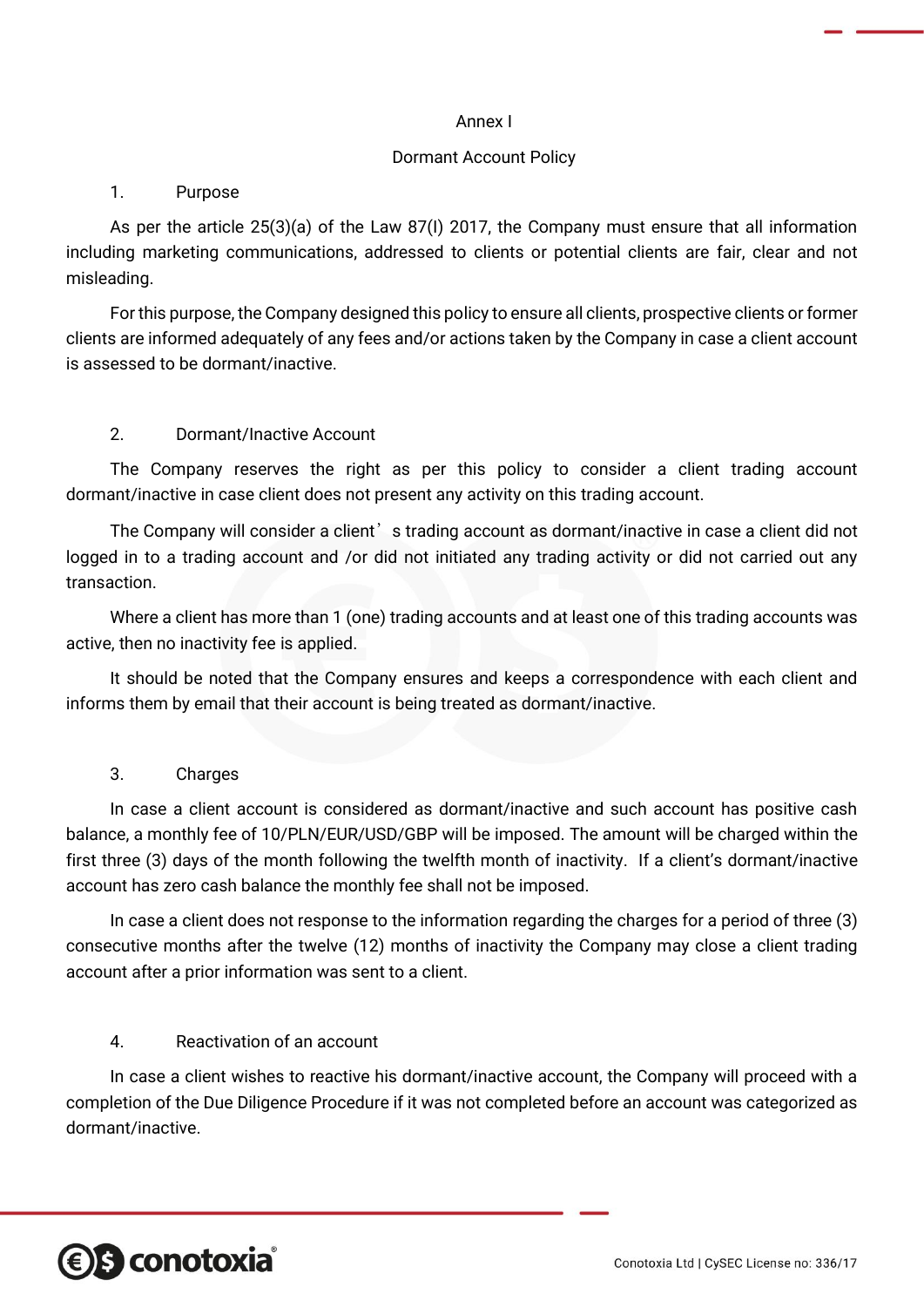In case the Due Diligence procedure has been completed however, based on the Company's review a client profile requires an update, the Company will request from a client to provided necessary documents in order to update and activate a client account.